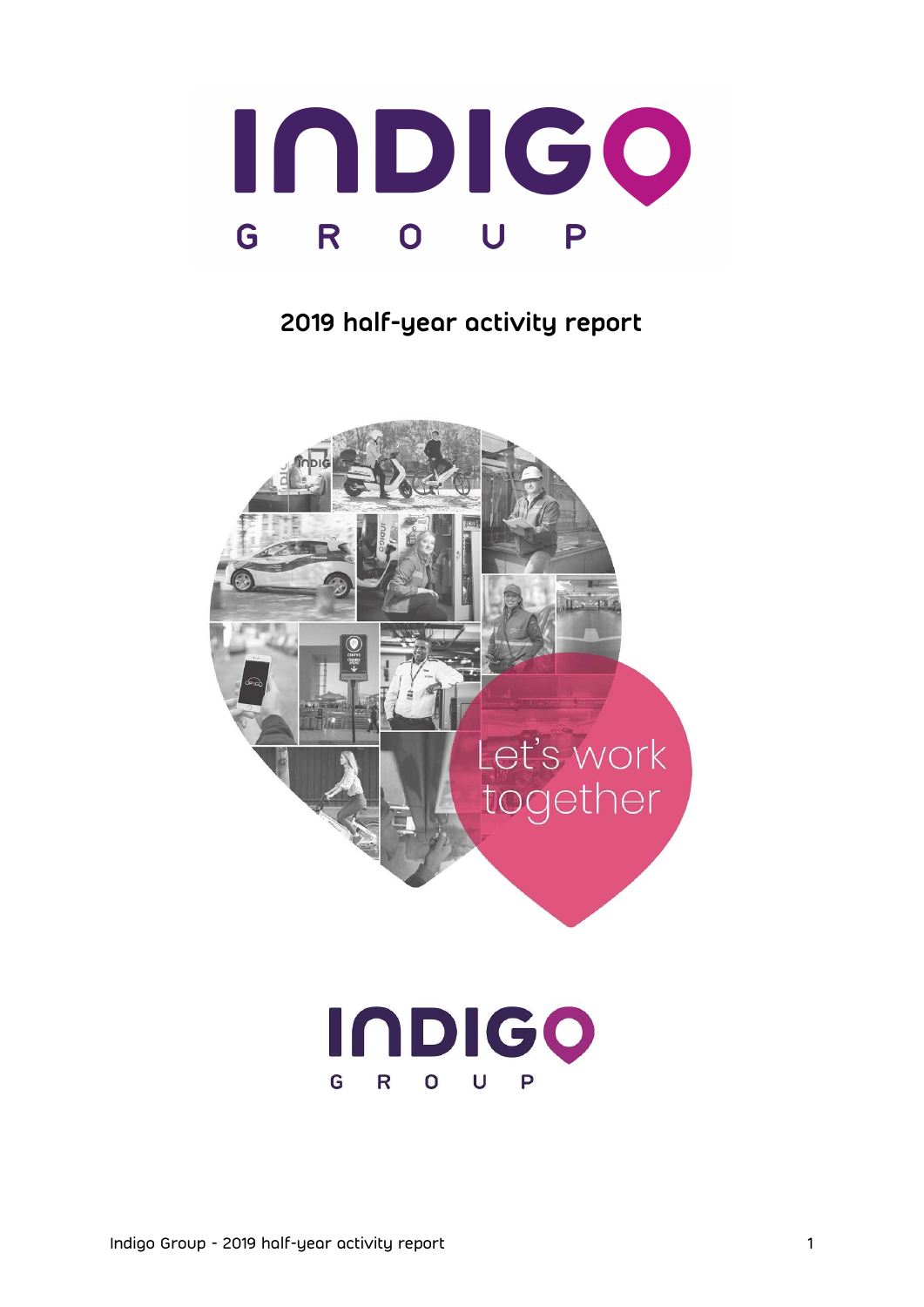| 1.              |     |  |
|-----------------|-----|--|
|                 | 1.1 |  |
|                 | 1.2 |  |
|                 | 1.3 |  |
| 2.              |     |  |
| 3.              |     |  |
|                 | 3.1 |  |
|                 | 3.2 |  |
|                 | 3.3 |  |
|                 | 3.4 |  |
| 4.              |     |  |
| 5.              |     |  |
|                 | 5.1 |  |
|                 | 5.2 |  |
| 6.              |     |  |
| 7.              |     |  |
| 8.              |     |  |
| 9.              |     |  |
| 10 <sub>1</sub> |     |  |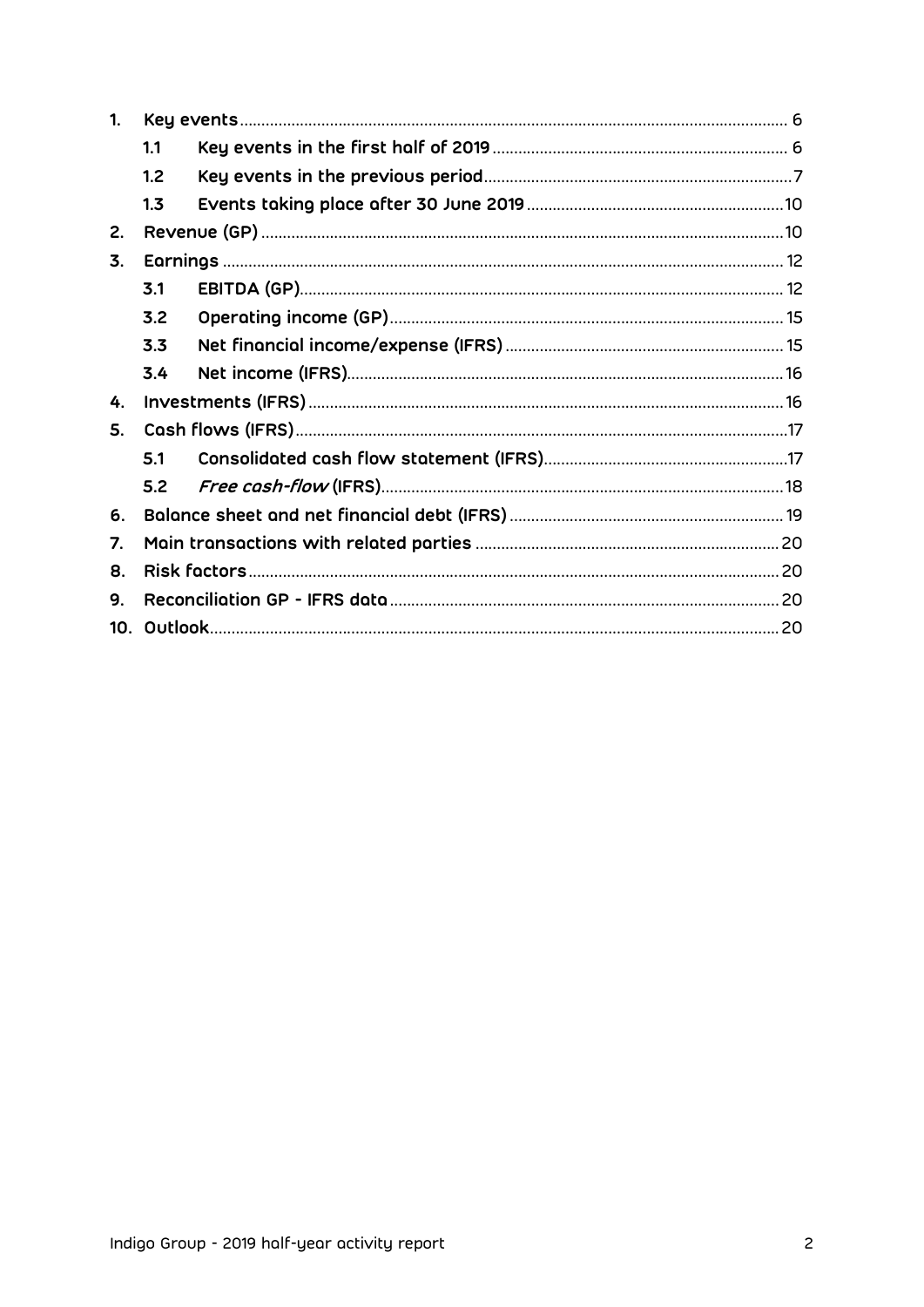#### Details on figures in the report

To make its performance easier to understand and to improve its presentation, the Group presents operational figures (revenue, EBITDA, operating income) on a "global proportionate" (GP) basis, including the Group's share of joint ventures (mainly in the USA, Colombia, Panama and Smovengo) as if they were consolidated proportionately and not under the equity method applied in accordance with IFRS when preparing the consolidated financial statements.

For the same reason, the Group uses Free Cash Flow – which is a measure of cash flow from recurring operating activities – as a performance indicator. It equals EBITDA less disbursements related to fixed fees and fixed leases as part of concession and lease contracts, change in working capital requirement and current provisions, maintenance expenditure and any other operating items that have a cash impact but that are not included in EBITDA. A reconciliation with the figures in the consolidated cash flow statement is presented in Note 8 "Notes to the cash flow statement" to the consolidated financial statements for the six months ended 30 June 2019.

EBITDA (earnings before interest, tax, depreciation and amortization) is intended to measure the Group's operational performance. It is based on operating income before taking into account net depreciation, amortization and additions to provisions for the impairment of non-current assets, net additions to non-current provisions, capital gains or losses on disposals of non-current assets, goodwill impairment, income from equity-accounted companies, expenses associated with share-based payments (IFRS 2) and income and expenses deemed to be non-recurring, material and exceptional.

The Group has applied, in accordance with IFRS 16 and as described in note 4. to the 30 June 2019 consolidated financial statements, to alter the accounting treatment of fixed leases paid under leases contracts starting with its financial statements for the period starting 1 January 2019. These leases, which amounted to a total fixed rent of €19.1 million in H1 2019, are now shown on the balance sheet in the form of an asset – i.e. the right to use the private domain (car park) – that is amortized over the term of the contract, with a balancing entry under liabilities corresponding to the commitment to pay these leases. As at 30 June 2019, the financial liabilities related to these leases amounted to €190.3 million.

The Group applied IFRS 16 to leases in existence on the transition date according to the "simplified retrospective" approach, i.e. prior periods were not adjusted accordingly.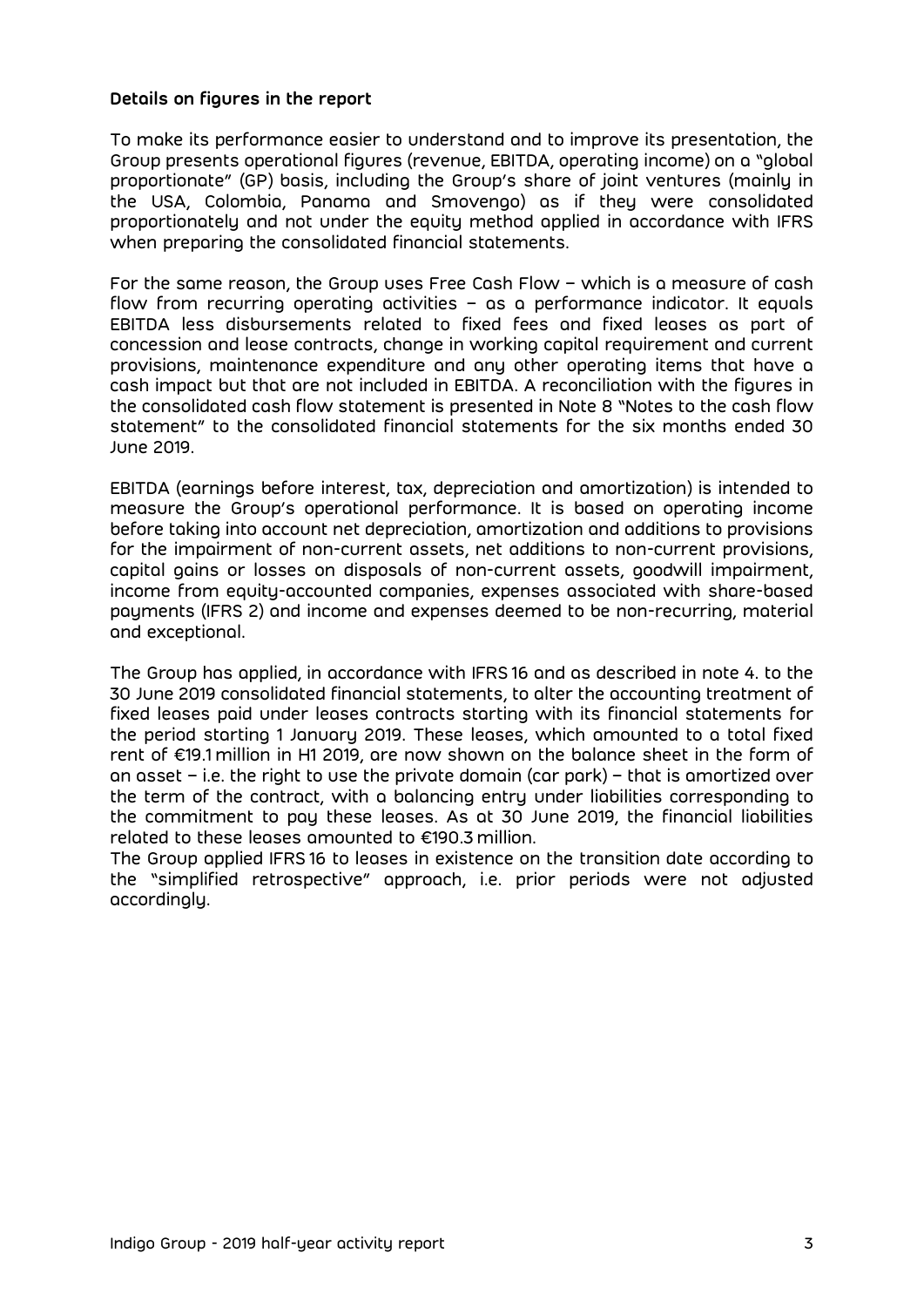## Summary and key figures

During the first half of 2019, Indigo Group displayed a solid financial performance. The Group also took significant steps towards progressing its GOAL 2025 strategic plan. The Group strengthened its infrastructure business model, focusing on new concessions and ownerships through the acquisitions of Spie Autocité in France and car parks in Belgium and Spain. In North America, Indigo Group strengthened its footprint and portfolio of activities through gaining control of its former 50-50 joint venture West Park in Canada, developing the promising shuttling activity through an acquisition in the USA and expanded its footprint with multiple new contracts. Simultaneously Indigo Group established a partnership with Sunsea Parking to enter the Chinese market. All other Group geographies continued to show strong operational performance.

| In the first half of 2019, the MDS (Mobility and Digital Solutions) business line<br>continued to increase its contribution to Indigo Group's revenue. |         |         |                                                 |                                                  |
|--------------------------------------------------------------------------------------------------------------------------------------------------------|---------|---------|-------------------------------------------------|--------------------------------------------------|
| Key global proportionate figures in Indigo Group's consolidated income statement<br>are as follows:                                                    |         |         |                                                 |                                                  |
| $\epsilon$ million                                                                                                                                     | H1 2018 | H1 2019 | Change at<br>current<br>exchange rate<br>$(\%)$ | Change at<br>constant<br>exchange rate<br>$(\%)$ |
| Revenue                                                                                                                                                | 467.5   | 459.0   | $-1.8%$                                         | $-3.1%$                                          |
| <b>EBITDA</b>                                                                                                                                          | 156.6   | 164.4   | $+4.9%$                                         | $+4.8%$                                          |
| % Margin                                                                                                                                               | 33.5%   | 35.8%   | $+2.3$ pts                                      |                                                  |
| Operating income                                                                                                                                       | 64.6    | 45.2    | $-30.0%$                                        | $-30.4%$                                         |
| % Margin                                                                                                                                               | 13.8%   | 9.8%    | $-4.0$ pts                                      |                                                  |
| Cost of net financial debt                                                                                                                             | (39.3)  | (23.8)  | $-39.5%$                                        | $-39.5%$                                         |
| Other financial income and expense                                                                                                                     | (2.5)   | (0.4)   | $-85.7%$                                        | $-85.7%$                                         |
| Net income before tax                                                                                                                                  | 22.8    | 21.1    | $-7.5%$                                         | $-9.5%$                                          |
| Income tax expense                                                                                                                                     | (25.1)  | (20.5)  | $-18.5%$                                        | $-18.5%$                                         |
| Net income                                                                                                                                             | (2.3)   | 0.6     | $-125.3%$                                       | nm                                               |
| Net income attribuable to non-controlling interest:                                                                                                    | (0.3)   | (0.4)   | $+15.2%$                                        | $+15.2%$                                         |
| Net income attributable to owners of the<br>parent                                                                                                     | (2.7)   | 0.2     | -107.8%                                         | nm                                               |

At 30 June 2019, the Group managed 2,377,019 parking spaces across 5,383 facilities (based on a 100% share of operations, including in countries where the Group operates through a joint venture). Of those spaces, 55.3% were in North America, 19.5% in France, 16.3% in the IBSA, Iberica South America region (Spain, Brazil, Colombia and Panama) and 8.9% in other Continental European countries.

The Group's consolidated global proportionate revenue for the first half of 2019 was €459.0 million, down 3.1% on the first half of 2018 at constant exchange rates and down 1.8% (down €8.5 million) unadjusted for currency movements. Excluding the disposal of the Group's activities in the United Kingdom, Germany, Czech Republic and Slovakia which accounted for €33.7 million in the first half of 2018, revenue grew 4.4% (€19.2 million) at constant exchange rates.

Continental Europe countries (Belgium, Luxembourg and Switzerland) and North America regions made a considerable contribution to growth at constant exchange rates, with revenue growth of 29.1% in Continental Europe countries and 14.3% in North America, while France, after the termination of several contracts at the end of 2018 and the Yellow Jackets events, was down 3.5% and the Iberica South America region showed a reduction of 5.6% compared to the first half of 2018 on account of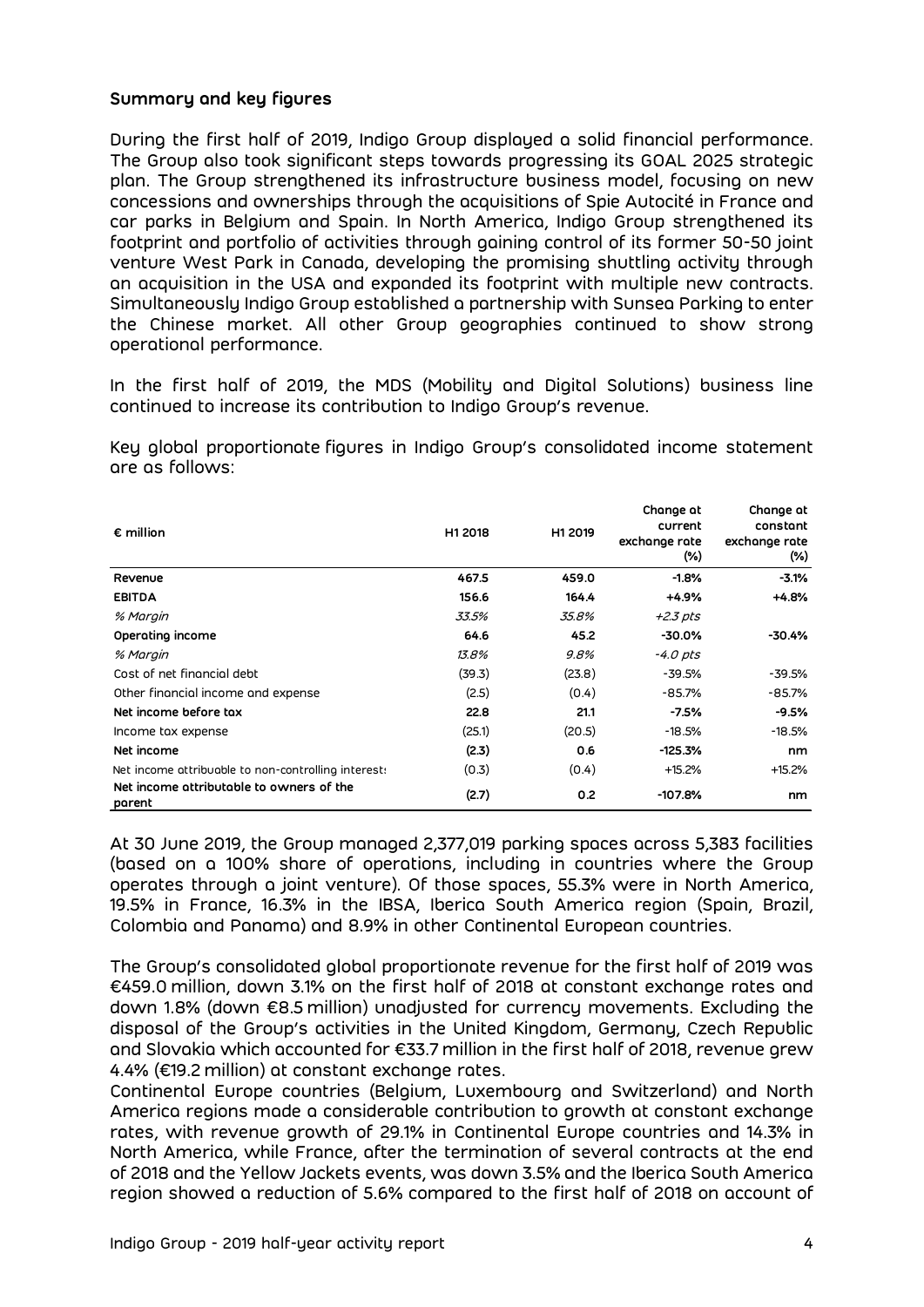impacts relating to turnover of variable rent contracts in Brazil (with no impact on EBITDA). The MDS business line generated revenue of €9.2 million in the first half of 2019 versus €5.6 million in the first half of 2018. And finally, the revenue of the Group's activities in the United Kingdom, Germany, Czech Republic and Slovakia, the disposal of which was agreed in late 2018, represented €33.7 million in the first half of 2018.

The Group's consolidated global proportionate EBITDA was €164.4 million in the first half of 2019, grew 4.8% or €7.5 million at constant exchange rates compared to the first half of 2018 and up 4.9% or €7.7 million unadjusted for currency movements. Excluding the disposal of the Group's activities in the United Kingdom, Germany, Czech Republic and Slovakia which accounted for €8.1 million in the first half of 2018, EBITDA grew 10.5% (€15.6 million) at constant exchange rates.

EBITDA margin was 35.8%, 2.3 points higher than in the first half of 2018 (33.5%). This increase was mainly due to the first application in the first half of 2019 of IFRS 16 (€19.1 million), and despite the disposal of the Group's activities in the United Kingdom, Germany, Czech Republic and Slovakia. All international geographic regions made a considerable contribution to growth at constant exchange rates, with EBITDA increase of 38.8% (18.3% pre IFRS 16) in Continental Europe, 127.1% (13.3% pre IFRS 16) in North America and 33.3% (17.7% pre IFRS 16) in the Iberica South America region. In France EBITDA dropped 1.5% (-6.3% pre IFRS 16) mainly impacted by the revenue downside. The MDS business line generated an EBITDA of -€7.7 million in the first half of 2019 versus -€6.2 million in the first half of 2018 reflecting the continued investment in the growth of the MDS business line.

EBITDA margin after IFRS 16, was 56.8% in France, 52.7% in Continental Europe, 10.7% in North America and 36.7% in Iberica South America. These figures reflect the different business models used in the latter two geographical zones which, apart from Spain, mainly involve contracts under which the Group bears no traffic-level risk and carries out little investment but in return generates lower margins.

Indigo Group's global proportionate operating income decreased to €45.2 million in the first half of 2019 as opposed to €64.6 million in the first half of 2018, mainly linked to depreciation, amortization and provision charges on the MDS business line's and the application of IFRS 16.

Consolidated net income attributable to owners of the parent amounted to €0.2 million in the first half of 2019, up from -€2.7 million in the first half of 2018 with a positive variance of the Net Financial debt of €15.5 million that included the early redemption of bonds in the first half of 2018 that gave rise to a non-recurring financial expense of €19.8 million.

IFRS net financial debt amounted to €2,104.4 million at 30 June 2019, taking into account the €93.1 million distribution in May 2019, as opposed to €1,633.1 million at 31 December 2018. The rise in debt reflects the impact of the application of IFRS 16 for €182.6 million<sup>1</sup> , an increase of debt related to fixed concession fees of €80.3 million mainly due to the acquisition of Spie Autocité, an increase of bond debt coming from the €100 million tap of the April 2028 bond issued in June 2019 and a change of net cash position of -€116.7 million. Indigo Group's IFRS free cash flow fell to €77.9 million in the first half of 2019 from €107.1 million in the first half of 2018, with a cash conversion ratio of 50.1% in the first half of 2019 (and 66.3% excluding the incorporation of Spie Autocité and IFRS 16) as opposed to 70.4% in the first half of 2018.

<sup>-</sup>1 Including €3.6m debt related to finance lease contracts reclassified in IFRS 16 right of use debt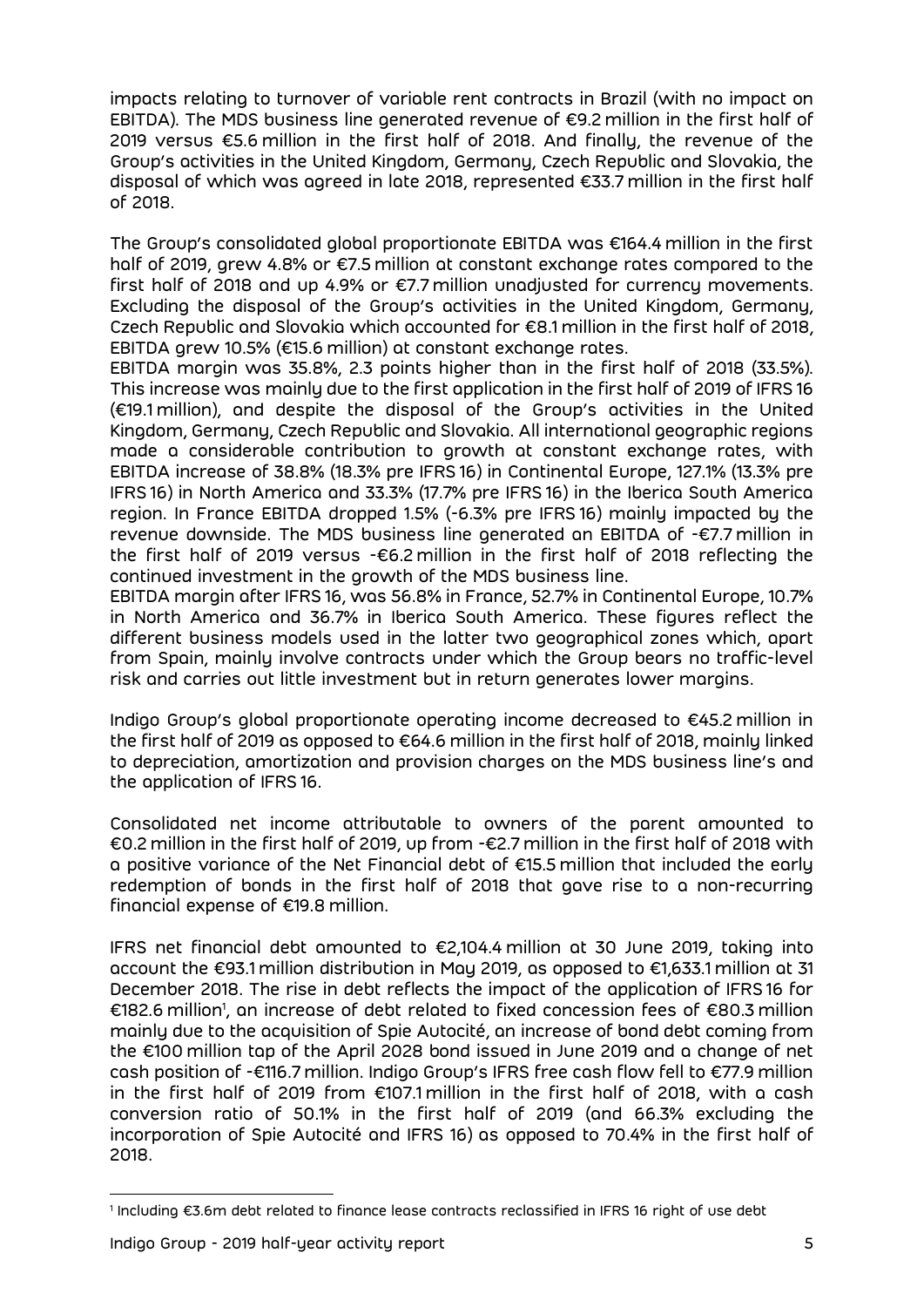## 1. Key events

## 1.1 Key events in the first half of 2019

Evolution of the shareholding structure

On 27 March 2019, Ardian, a 49.2% shareholder in Infra Foch Topco, which owns 100% of Indigo Group, announced that it had entered an exclusive negotiation with a view to selling its stake to funds managed by responsible investment manager Mirova and Meag, the asset manager of Munich Re and Ergo. This agreement was subject to the information and consultation of the French Social and Economic Committee of Indigo which approved and was subject to the approval from competent antitrust authorities which authorised on 26 August 2019.

Disposal of Indigo Group's subsidiary in the Czech Republic

On 24 January 2019, Indigo Group completed the disposal of its subsidiary in the Czech Republic to SABA Infraestructuras.

**Business development in China** 

On 25 March 2019, Indigo Infra S.A., subsidiary of Indigo Group, announced the launch of a joint venture ("JV") with Sunsea Parking, China's leading parking management company. The JV will focus initially on China to assist the municipalities in their optimization of mobility to prepare the smart city of tomorrow.

The JV will focus on the on- and off-street parking markets, establishing long-term contracts with public sector providers and utilizing the combined local expertise, innovation and global experience and scale brought by Sunsea and Indigo.

Sunsea and Indigo will make an initial investment of nearly €30 million which, together with debt and further capital from local investors, will enable the joint venture to invest in tens of thousands of car parking spaces.

Sunsea has a 60% stake in the JV, with Indigo holding the remaining 40%. It is structured to allow the potential for third-party investment through special purpose vehicles.

Acquisition of Spie Autocité

On 3 June 2019, Indigo Group announced the closing of the acquisition of Spie Batignolles concessions parking activities, operated under the Spie Autocité brand, following the fulfilment of conditions precedent.

This acquisition, highly complementary to the Group activities, allows Indigo Group to pursue the development of its long-term concessions portfolio and to increase the density of its presence in France by integrating car parks enjoying prime geographical locations especially in Paris and its suburban areas (La Garenne Colombes, Montrouge, Conflans-Sainte-Honorine, Achères), as well as in Lille and Lyon.

In 2018, the parking activities of Spie Batignolles concessions generated revenues of around €33 million.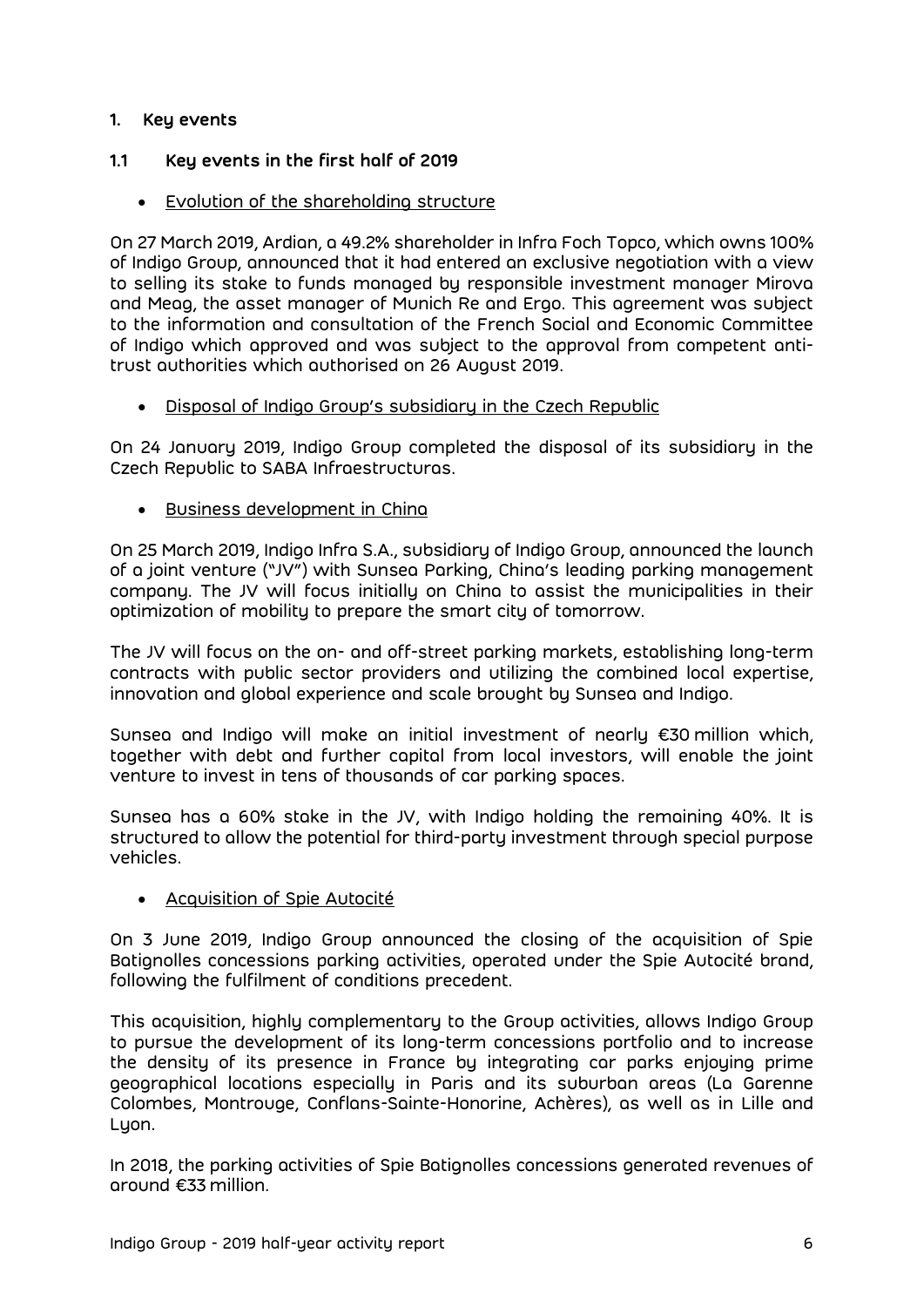• Takeover of WEST PARK Parking Services in Canada

Indigo Group acquired, on May 31, 2019, through its subsidiary Indigo Park Canada, one share of WestPark Parking Services (West Park), of which it held joint control until that date.

Pursuant to the shareholders' agreement between Indigo Park Canada and 7292309 Canada Inc., both of which until that date held 50% of West Park, this acquisition of one share now confers sole control to Indigo Park Canada, and commits the latter to acquire all of the remaining interest held by 7292309 Canada Inc. in 24.5% tranches in 2020 and 2021, based on a pre-determined valuation formula.

Acquisition of APARCAMIENTOS TRIANA SA in Spain

On February 28, 2019, Indigo Group acquired, through its subsidiary Indigo Infra Spain, 96.6% of the capital of Aparcamientos Triana (Atrisa), owner of a 1,551-space car park in the Gran Canaria in Spain.

Two successful new bond issues

On 19 June 2019, Indigo Group announces the successful pricing of two new issuances on the debt capital markets:

- A €100 million tap on existing bond

The bonds issue of €100 million took the form of a tap on the €700 million initial tranche maturing 19 April 2028 with a coupon of 1.625%.

- A new €150 million private placement

The private placement amounting to €150 million has been arranged under a German NSV format with a 20-year maturity (4 July 2039) bearing 2.250% annual coupon.

These two transactions allowed Indigo Group to increase its liquidity with a view to continuing the development of its long-term infrastructure portfolio. With these new issues the group diversifies its funding and extends its debt maturity profile with long-dated placements while benefiting from attractive market conditions.

Indigo Group is rated BBB/Stable by Standard & Poor's.

# 1.2 Key events in the previous period

• Infra Park becomes Indigo Group

On 15 October 2018, Infra Park S.A.S. adopted the new corporate name "Indigo Group S.A.S." to give greater visibility to its position as a preferred partner of cities.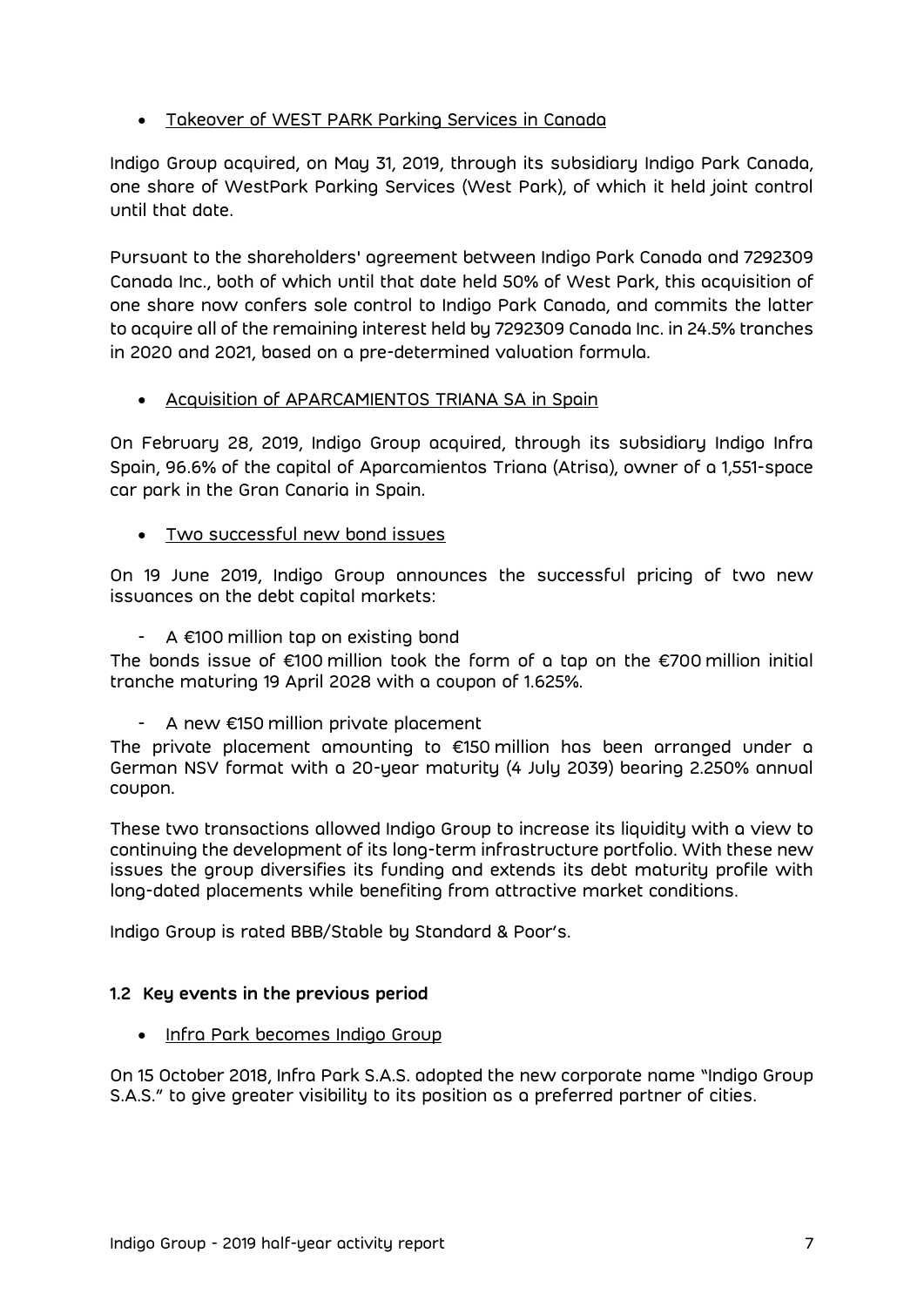- Geographical refocusing of the business and market consolidation
	- o Acquisition of Besix Park NV

In June 2018, Indigo Group formed an agreement to acquire 100% of Besix Park NV, a major player in the Belgian parking market, managing around 17% of Belgium's parking spaces and generating annual revenue of over €12 million. The transaction was completed on 4 July 2018, making the Group the number-one player in the Belgian parking market in terms of the number of spaces managed, and brought it closer to the number-two player in terms of revenue.

# o Creation of a joint venture with MOBIMO in Switzerland

On 17 September 2018, Indigo strengthened its position in Switzerland by joining forces with MOBIMO, a leading player in the Swiss real-estate sector, whose head office is in Küsnacht (Zürich canton).

Indigo and Mobimo, already partners of the "Parking du Centre" concession in Lausanne, in the Flon district, took over direct management of this park in September and aim to develop new projects in Switzerland.

# o Disposal of the Group's businesses in Qatar and Russia

On 7 February 2018, the Group sold all its shares in Qatari company QDVP P.Q.S.C. to its Qatari co-shareholder QDVC Q.S.C. That sale did not have a material impact on the Group's 2018 financial statements. In April 2018, it also sold its Russian car park held indirectly through the Russia Parkinvest joint venture, in which the Group owns 50.13%. That disposal had a positive impact of €2.7 million in 2018, presented under income from companies accounted for under the equity method.

> $\circ$  Disposal of subsidiaries in the United Kingdom, Germany, the Czech Republic and Slovakia

On 11 December 2018, the Group completed the disposal of its subsidiaries in the United Kingdom, Germany, the Czech Republic and Slovakia to SABA Infraestructuras. The disposal was effective immediately in the United Kingdom, Germany and Slovakia, and took place on 24 January 2019 in the Czech Republic. Together, those subsidiaries accounted for less than 6% of the Group's EBITDA in 2017.

Successful refinancing and hedging transaction

On 19 April 2018, Indigo Group launched a new €700 million issue of bonds with a 10 year maturity (April 2028) and a fixed coupon of 1.625%.

The order book exceeded €1.4 billion, meaning the offer was twice oversubscribed, confirming the market's confidence in the long-term strength of Indigo Group's business model.

The funds raised allowed Indigo Group to repay early, in May 2018, €500 million of bonds due to mature in 2020 by exercising its "make whole" clause, as well as the €100 million shareholder loan from its parent company Infra Foch Topco.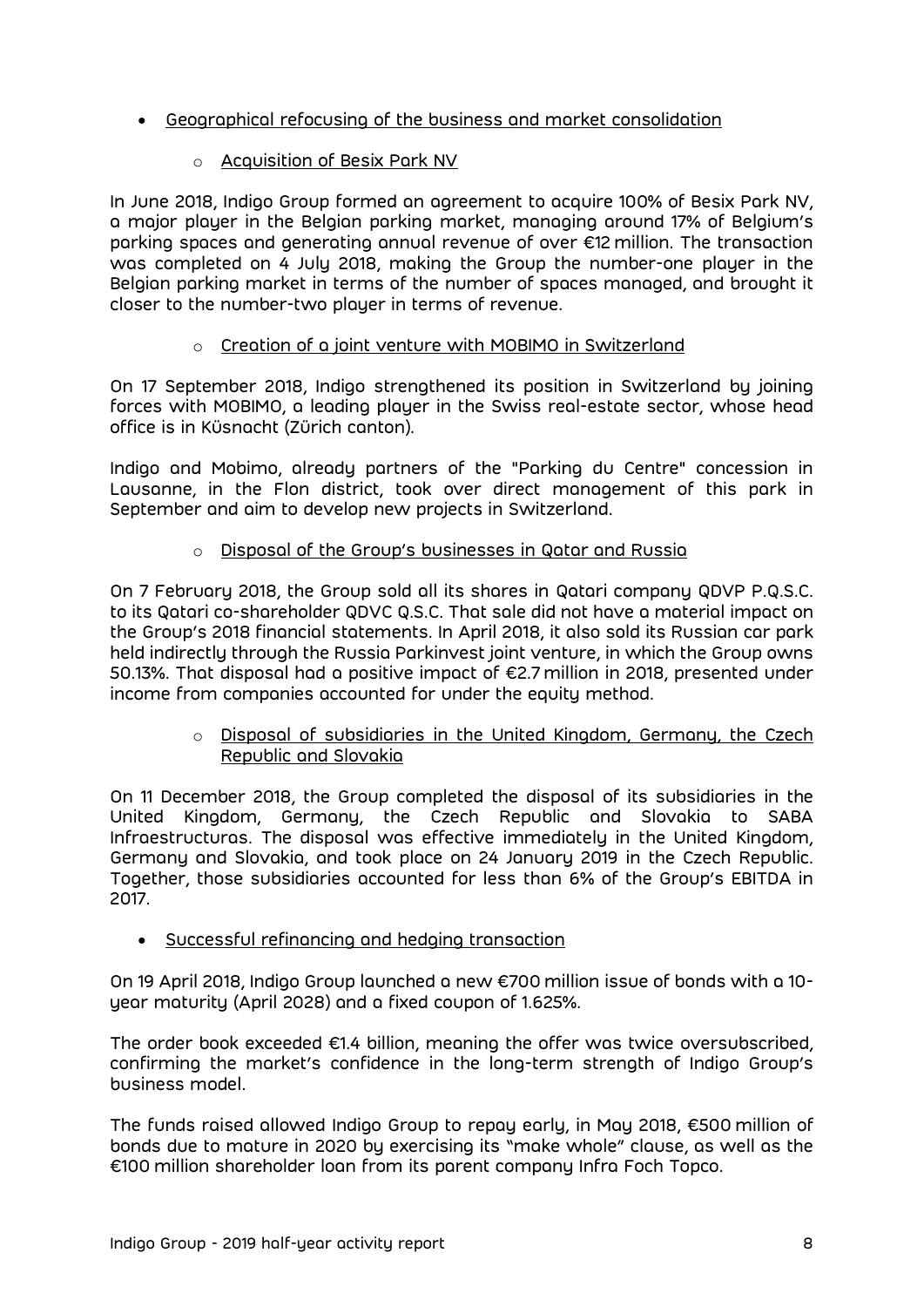That transaction was followed in November 2018 by derivatives contracts allowing the Group to convert €150 million of its debt to floating rate, thereby reducing its cost of debt.

Confirmation of the Group's BBB credit rating

On 10 April 2018, Standard & Poor's confirmed Indigo Group's BBB rating, and adjusted its outlook from positive to stable.

The confirmation of the BBB rating emphasises the Group's good performance in 2018 as well as the strength of its infrastructure model and its credit ratios and considers the consequences of the aforementioned refinancing transaction.

On 24 July 2018, Standard & Poor's confirmed Indigo Group's BBB rating and stable outlook.

• Indigo Group's extra-financial rating

In March 2018, extra-financial rating agency Vigeo awarded Indigo Group a score of 61/100, making the Group the leading European company in its sector. This rating reflects the Group's workforce-related, social and environmental commitments.

Purchase of an additional 10% stake in AGE

On 11 October 2018, in accordance with its previous undertakings, Indigo Group acquired, via its Indigo Estacionamento Ltda subsidiary, an additional 10% stake in its Brazilian subsidiary AGE, taking its interest to 80%.

Mobility and Digital Solutions: strategic discussions aimed at boosting growth

Indigo Group's MDS (Mobility and Digital Solutions) business line, which includes OPnGO (digital parking platform) and INDIGO® weel (dockless, self-service, and shared soft mobility solutions), has experienced very fast growth since its launch. Building on this success, on 18 December 2018 the Group initiated a strategic review of the various options that could accelerate the MDS business line's development, including efforts to find new financial and/or strategic partners.

This confirms the Group's ambition to be a leading digital and shared mobility player through its two flagship digital brands: OPnGO, launched in June 2016, and INDIGO® weel, launched in December 2017.

OPnGO: joint venture with Banrisul

On 27 November 2018, OPnGO Group BV, announced the formation of a joint venture with Banrisul (Banco do Estado do Rio Grande do Sul S.A), Banrisul Cartões (a Banrisul group company) and OPnGO Brazil Tecnologia S.A.

This joint venture aims to offer Brazilian shopping centres a car parking payment and customer loyalty solution that is the only one of its kind in the world and resulted in the creation of a new company named VeroGo, in which OPnGO Group BV will own a non-controlling interest of 6.0%.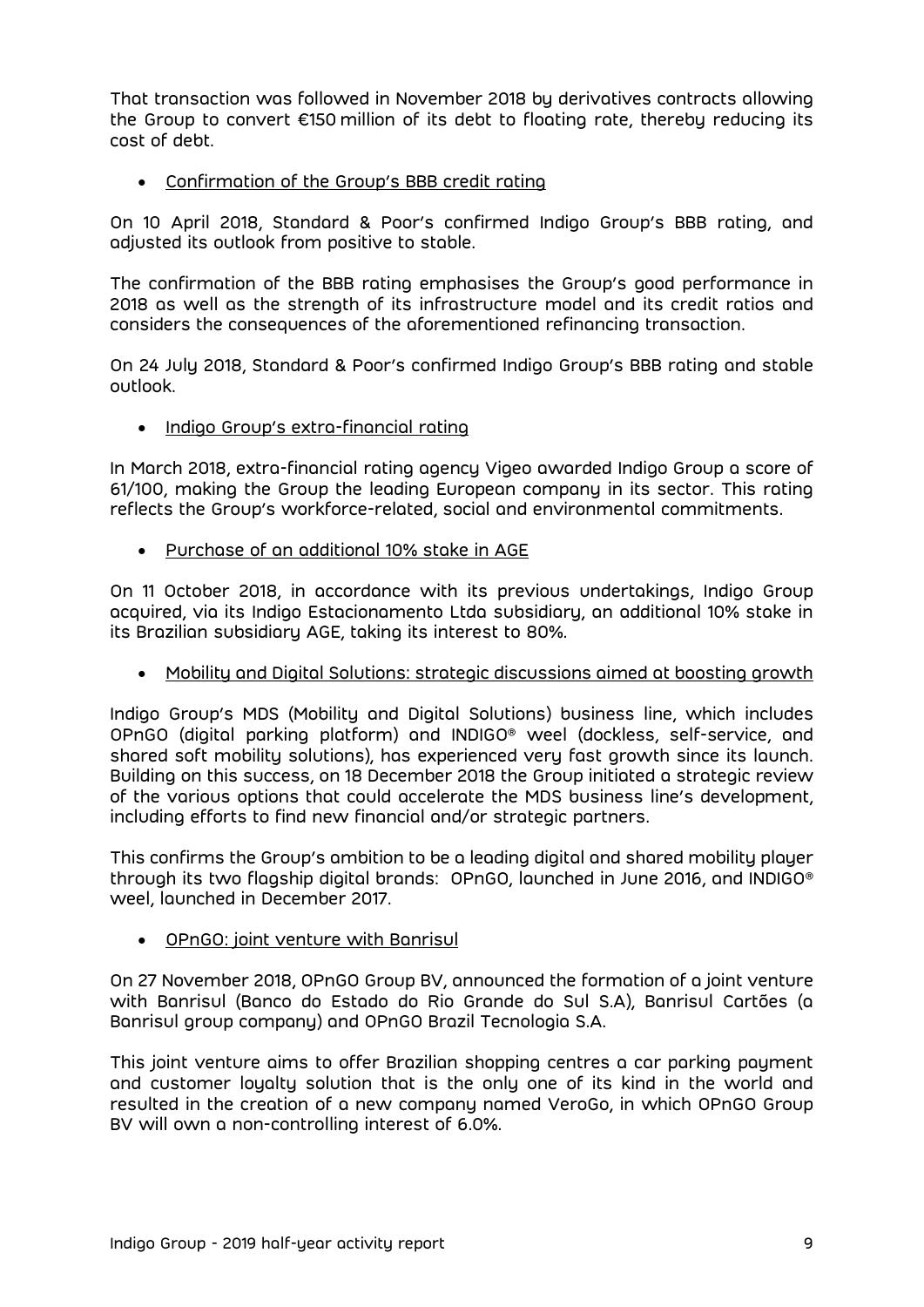## 1.3 Events taking place after 30 June 2019

Evolution of the shareholding structure

On 17th September 2019, Indigo Group, announced that Mirova (through Core Infrastructure Fund II and its co-investment vehicle), an affiliate of Natixis Investment Managers dedicated to responsible investment, and MEAG, a company of Munich Re and asset manager of Munich Re and ERGO, have completed today the acquisition of Ardian's stake in Infra Foch Topco, which owns 100% of Indigo Group, following the information and consultation of the French Social and Economic Committee of Indigo, as well as the approval of the transaction by competent antitrust authorities.

On 27th March 2019, Ardian had announced that it had entered into exclusive negotiations with a view to selling its stake to MEAG and funds managed by Mirova.

#### New shareholding structure

Infra Foch Topco is now held at approximately 47.1% by Crédit Agricole Assurances, 32.9% by Mirova, 14.2% by MEAG, 0.5% in treasury shares and the remainder by the management of the Group. Indigo Group remains 100% held by Infra Foch Topco.

• S&P affirms Indigo Group BBB rating with stable outlook

On 20 September 2019, S&P Global Ratings affirmed the issuer credit rating of Indigo Group at BBB with a stable outlook.

This rating confirmation highlights the solid 2018 performance of the Group as well as its strong infrastructure business model and its credit ratios.

# 2. Revenue (GP)

In the first half of 2019, the Group's consolidated global proportionate revenue was €459.0 million, down 3.1% on the first half of 2018 at constant exchange rates and down 1.8% (€8.5 million) unadjusted for currency movements, taking into account a positive exchange difference of €6.0 million.



#### Revenue by region at constant exchange rates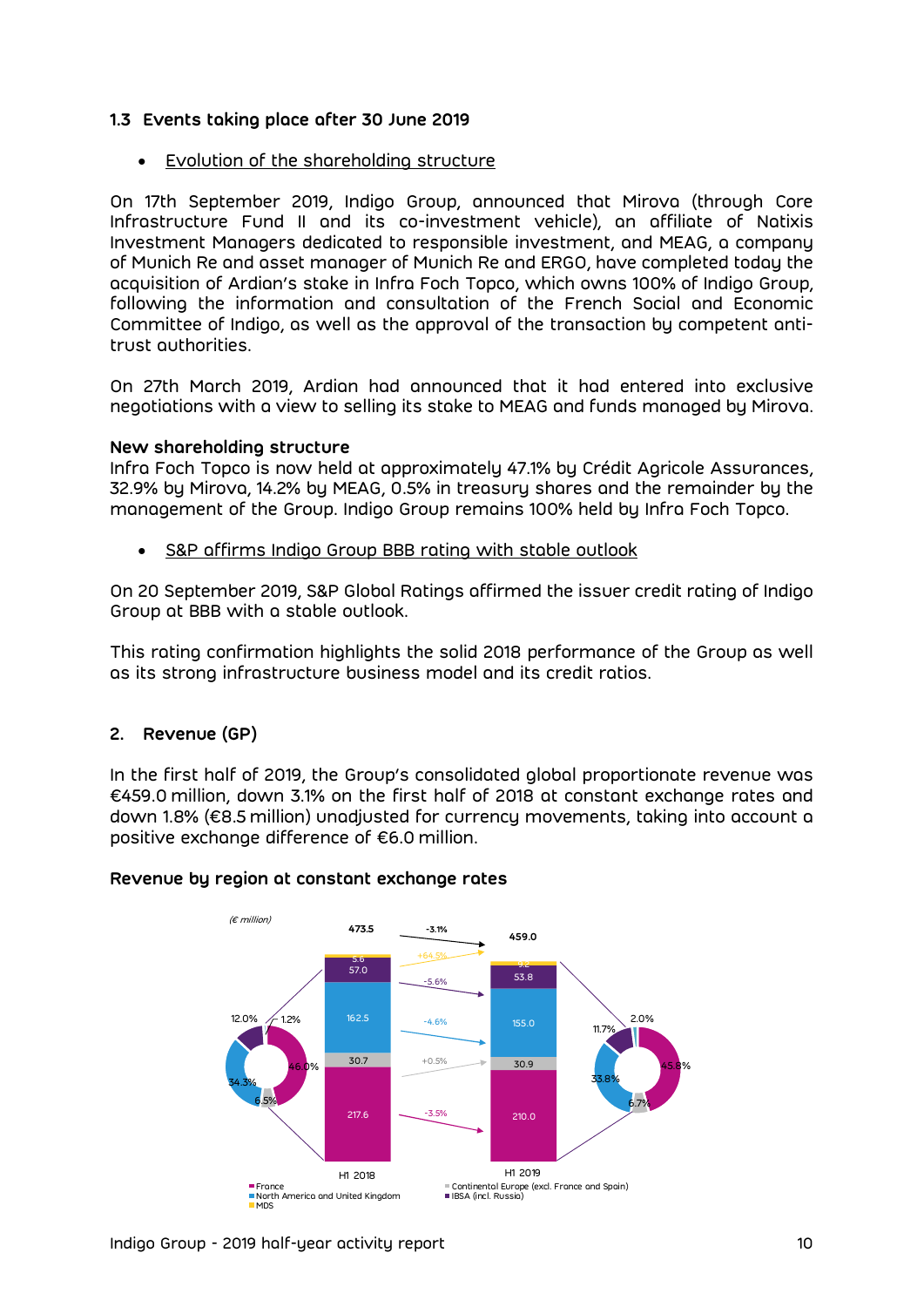Excluding the disposal of the Group's activities in the United Kingdom, Germany, Czech Republic and Slovakia which accounted for €33.7 million in the first half of 2018, revenue grew 4.4% (€19.2 million) at constant exchange rates.

In France, revenue was down 3.5% (€7.6 million). Based on facilities in operations in both periods, revenue was down 0.4% (€0.7 million), comprising a €5.6 million decrease in revenue from hourly customers, a €2.0 million increase from subscribers and a €2.9 million increase from on-street customers, leased facilities and revenue guarantees.

Contracts won and lost between the first half of 2018 and the first half of 2019 had a €8.6 million net negative impact on revenue. The Group won contracts in Lille, Neuilly-sur-Seine, Agen and Bordeaux but stopped operating certain facilities not renewed, in particular in Nice, Grenoble and Avignon and faced the loss of contracts out of which in Paris, Vincennes or Cergy-Pontoise.

The change in scope of consolidation amounted €1.7 million with the integration of Spie Autocité in June 2019 which revenue represented €2.9 million and the disposal of our activity in Fort de France that showed a revenue of €1.2 million in the first half of 2018.

Outside France, revenue rose 10.7% (up €23.2 million) at constant exchange rates year-on-year, while unadjusted for exchange rate movements it grew 13.8% (up €29.1 million). Movements in revenue in the various geographical zones were as follows:



# Movements in revenue at constant exchange rates

# Continental Europe (excluding France and Spain)<sup>2</sup>

At constant exchange rates, revenue rose 29.1% (€7.0 million) while, unadjusted for exchange rate movements, it was up 29.8% compared with the first half of 2018. It included a €5.6 million contribution from Besix Park NV, consolidated since 1 July 2018, an increase of 8.3% (€1.1 million) in Belgium (excluding Besix Park NV), with €0.1 million attributable to the existing portfolio and €1.0 million to the beginning or

-

<sup>&</sup>lt;sup>2</sup> Excluding the disposal of the Group's activities in Germany, Czech Republic and Slovakia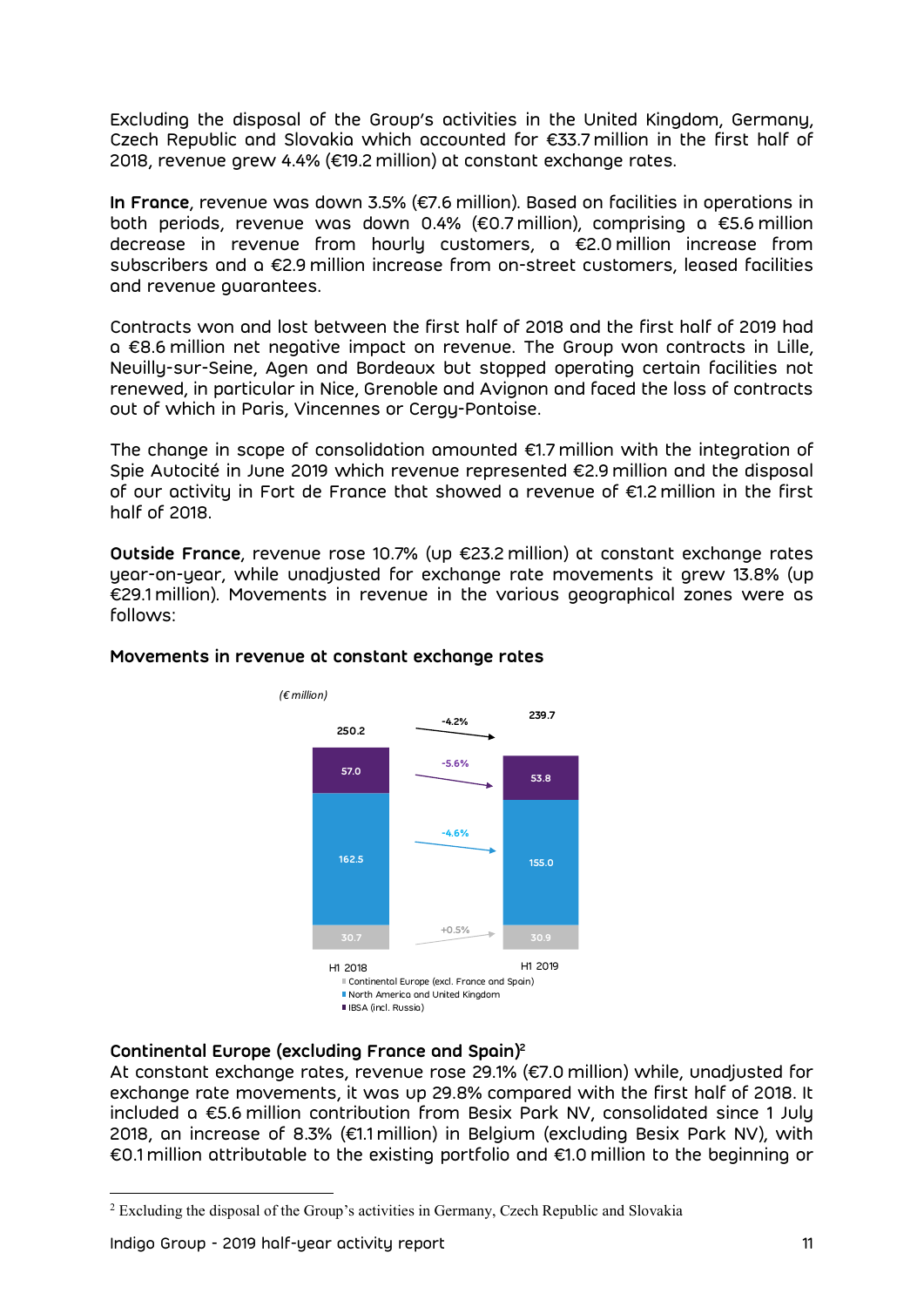revision of several contracts and an increase of 7.1% (€0.4 million) in Luxembourg, mainly attributable to the existing portfolio.

# North America<sup>3</sup>

Revenue in this region rose 14.3% (€19.4 million) at constant exchange rates in the first half of 2019 and 20.9% (€26.9 million) unadjusted for exchange rate movements, with a positive exchange difference of €7.5 million. Revenue in Canada (up 9.4% at constant exchange rates to €41.4 million) was boosted by Toronto, Central and Montreal regions. Revenue from the LAZ Parking joint venture in the United States, in which the Group owns a 50% stake, grew 16.2% at constant exchange rates, resulting in revenue of €113.7 million. There was very strong growth in the Massachusetts, Los Angeles, New York and New Jersey regions and the benefit of the integration of a new company Professional Parking specialized in shuttle activity.

## IBSA (Spain and South America)

Revenue dropped 5.5% (€3.1 million) at constant exchange rates in the first half of 2019 and 8.1% (€4.8 million) unadjusted for exchange rate movements, with a negative exchange difference of €1.6 million. Brazil contributed €26.5 million to revenue, down 14.9% between the first half of 2018 and the first half of 2019 at constant exchange rates on account of impacts relating to turnover of variable rent contracts (with no impact on EBITDA). Revenue from Spain rose 6.8%, with a €0.3 million increase from the existing portfolio and a €1.1 million positive effect from contract variations and acquisition of a car park in Gran Canaria. Revenue in Colombia rose 2.5% compared to the first half of 2018 at constant exchange rates to €4.0 million.

The MDS (Mobility and Digital Solutions) business line generated revenue of €9.2 million in the first half of 2019 as opposed to €5.6 million in the first half of 2018, including €7.6 million from its 38% stake in Smovengo. At the end of 2017, the Group launched its new free-floating bike-sharing service under the INDIGO® weel brand, and by 30 June 2019 had introduced more than 14 000 bicycles in seven French cities. Beginning of 2019, INDIGO® weel diversified its offer by deploying almost one thousand scooters in 3 French cities.

# 3. Earnings

-

# 3.1 EBITDA (GP)

In the first half of 2019, global proportionate consolidated EBITDA rose 4.8% or €7.5 million at constant exchange rates compared to the first half of 2018 and 4.9% (€7.7 million) unadjusted for exchange rate movements, because of a positive exchange difference of €0.2 million.

<sup>&</sup>lt;sup>3</sup> Excluding the disposal of the Group's activities in the United Kingdom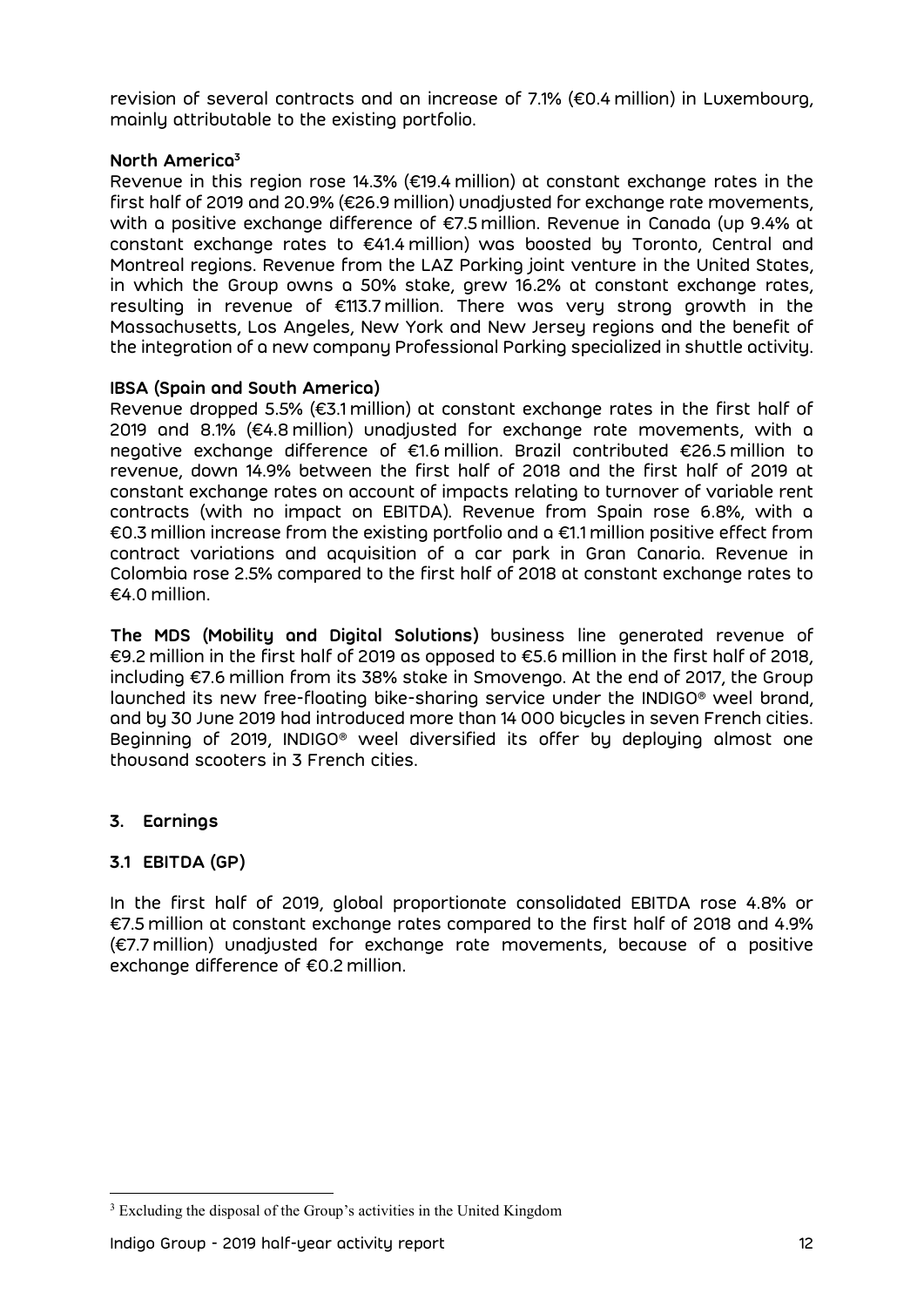#### EBITDA by region at constant exchange rates



In France, EBITDA equalled 56.8% of revenue in the first half of 2019 as opposed to 55.7% in the first half of 2018. The shrinking of EBITDA between the first half of 2018 and the first half of 2019 of €7.6 million reflected the contraction of revenue for €7.6 million, the negative impact of non-recurring items of 2018 and 2019 for €1.6 million, IFRS 16 positive impact for €5.8 million and the positive variance of roualties under IFRIC 12 for €1.6 million.

Outside France, the EBITDA rose 25.9% (€10.8 million) at constant exchange rates and 26.5% (€11.0 million) unadjusted for exchange rate movements in the first half of 2019. The EBITDA of the first half of 2019 included the first application of IFRS 16 that amounted €13.1 million but no contribution from the Group's activities in the United Kingdom, Germany, Czech Republic and Slovakia which amounted €8.1 million in the first half of 2018. Movements in the various geographical zones were as follows:



#### EBITDA growth at constant exchange rates

■ Continental Europe (excl. France and Spain) ■ North America and United Kingdom **IBSA** (incl. Russia)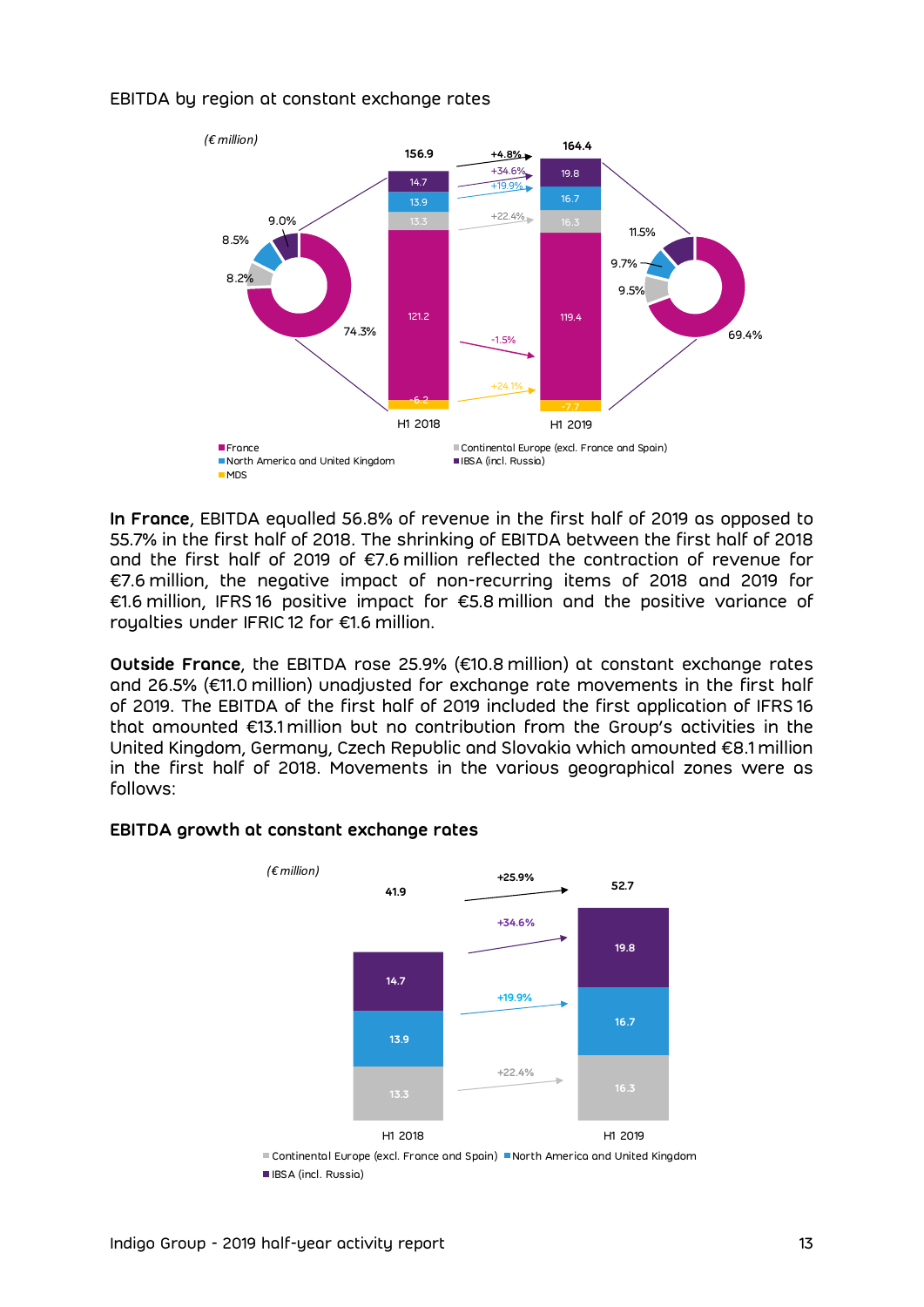## Continental Europe (excluding France and Spain)<sup>4</sup>

EBITDA amounted to €16.3 million in the first half of 2019, up from €11.6 million in the first half of 2018, i.e. an increase of 38.8% (€4.6 million) at constant exchange rates and 39.9% (€4.6 million) unadjusted for exchange rates. EBITDA included a €2.1 million contribution from Besix Park NV, consolidated since 1 July 2018, an increase of 33.3% (€2.4 million) in Belgium (excluding Besix Park NV) due to IFRS 16 for €2.0 million and revenue growth and a 29.4% (€0.4 million) increase in Luxembourg resulting mainly from IFRS 16.

#### North America<sup>5</sup>

EBITDA surged 127.1% (€9.3 million) at constant exchange rates, and 139.0% (€9.7 million) unadjusted for exchange rate movements, because of a €0.4 million positive exchange difference. EBITDA in Canada rose 219.0% between the first half of 2018 and the first half of 2019 to €9.6 million, driven in particular by IFRS 16 (impact of €5.6 million) and revenue growth. EBITDA at the LAZ Parking joint venture in the United States, which is 50%-owned by the Group, rose 63.6% or €2.8 million at constant exchange rates year-on-year, due to a 16.2% increase in revenue and to IFRS 16 effect.

#### IBSA (Spain and South America)

EBITDA rose 34.6% (€5.1 million) at constant exchange rates between the first half of 2018 and the first half of 2019. Unadjusted for exchange rate movements, EBITDA rose 32.4% (or €4.8 million) to €19.8 million. EBITDA in Brazil rose €2.7 million at constant exchange rates, resulting in ramp-up of new contracts signed end of 2018 and new contracts won in 2019. EBITDA in Spain rose 21.4% (€2.1 million) compared to the first half of 2018, due to new contracts and IFRS 16.

Finally, the Mobility and Digital Solutions business line made a loss of €7.7 million at the EBITDA level in the first half of 2019 compared with a loss of €6.2 million in the year-earlier period. Digital business remains stable year on year with a loss of €2.6 million while INDIGO® weel (loss of €3.5 million), still in ramp-up phase, faced an increase in operation costs higher than its revenues compared to the first half of 2018. Smovengo made a €1.6 million loss in the first half of 2019 at the EBITDA level, as opposed to a loss of €2.4 million in the first half of 2018, showing a better performance year on year but still facing operational costs higher than its revenue.

-

<sup>&</sup>lt;sup>4</sup> Excluding the disposal of the Group's activities in Germany, Czech Republic and Slovakia

<sup>&</sup>lt;sup>5</sup> Excluding the disposal of the Group's activities in the United Kingdom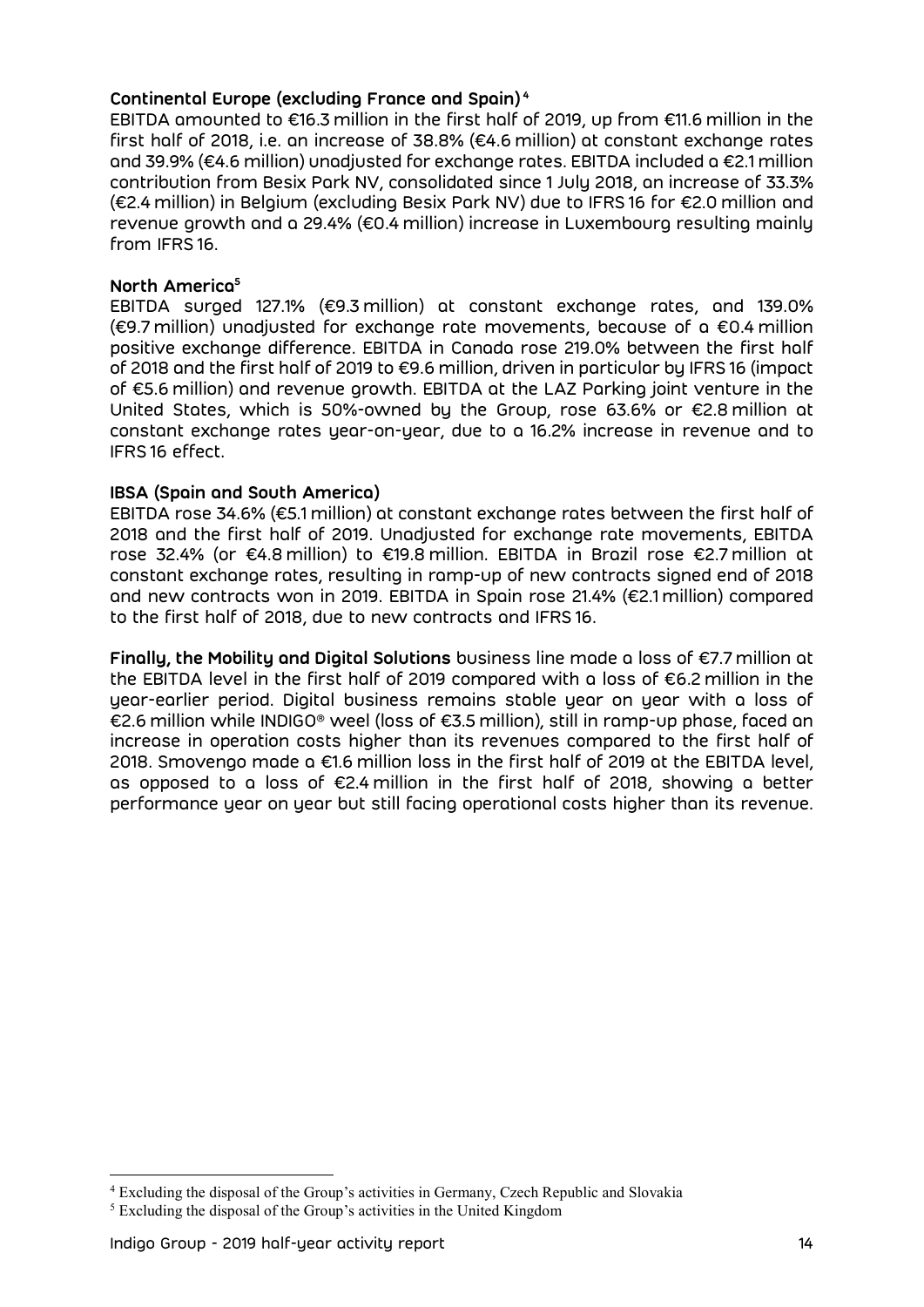# 3.2 Operating income (GP)

The Group's operating income amounted to €45.2 million in the first half of 2019, down from €64.6 million in the first half of 2018, a decrease of 30.4% or €19.4 million.



That decrease was due to depreciation, amortization and provision charges on MDS business line's and the application of IFRS 16.

The Global Proportionate operating income figure of €45.2 million works out as €43.1 million under IFRSs, down 31.1% or €19.5 million relative to the first half of 2018.

# 3.3 Net financial income/expense (IFRS)

The cost of net financial debt reduced from €38.7 million in the first half of 2018 to €22.5 million in the first half of 2019. The decrease was mainly caused by the cost of exercising the make-whole clause as part of the early redemption of €500 million of bonds due to mature in 2020 (impact of €19.8 million) in the first half of 2018.

In the first half of 2019, the average interest rate on gross long-term financial debt was 2.0%<sup>6</sup>, compared to 2.6% in the first half of 2018<sup>7</sup>.

Other financial income and expenses resulted in a net expense of €0.3 million in the first half of 2019, lower than the first half of 2018 figure of €2.5 million which included the financial review of Brazilian put in 2018.

-

 $6$  The cost of gross financial debt excludes accretion expense related to both fixed concession and fixed rent fees. 7 Adjusted for the impact of exercising the make-whole clause, the balance of costs to be amortized on the 2020 bonds and the one-off payment related to the early termination of a €150 million swap. The cost of gross financial debt includes the cost of the shareholder loan (over part of the year) and excludes the fixed concession fee accretion expense.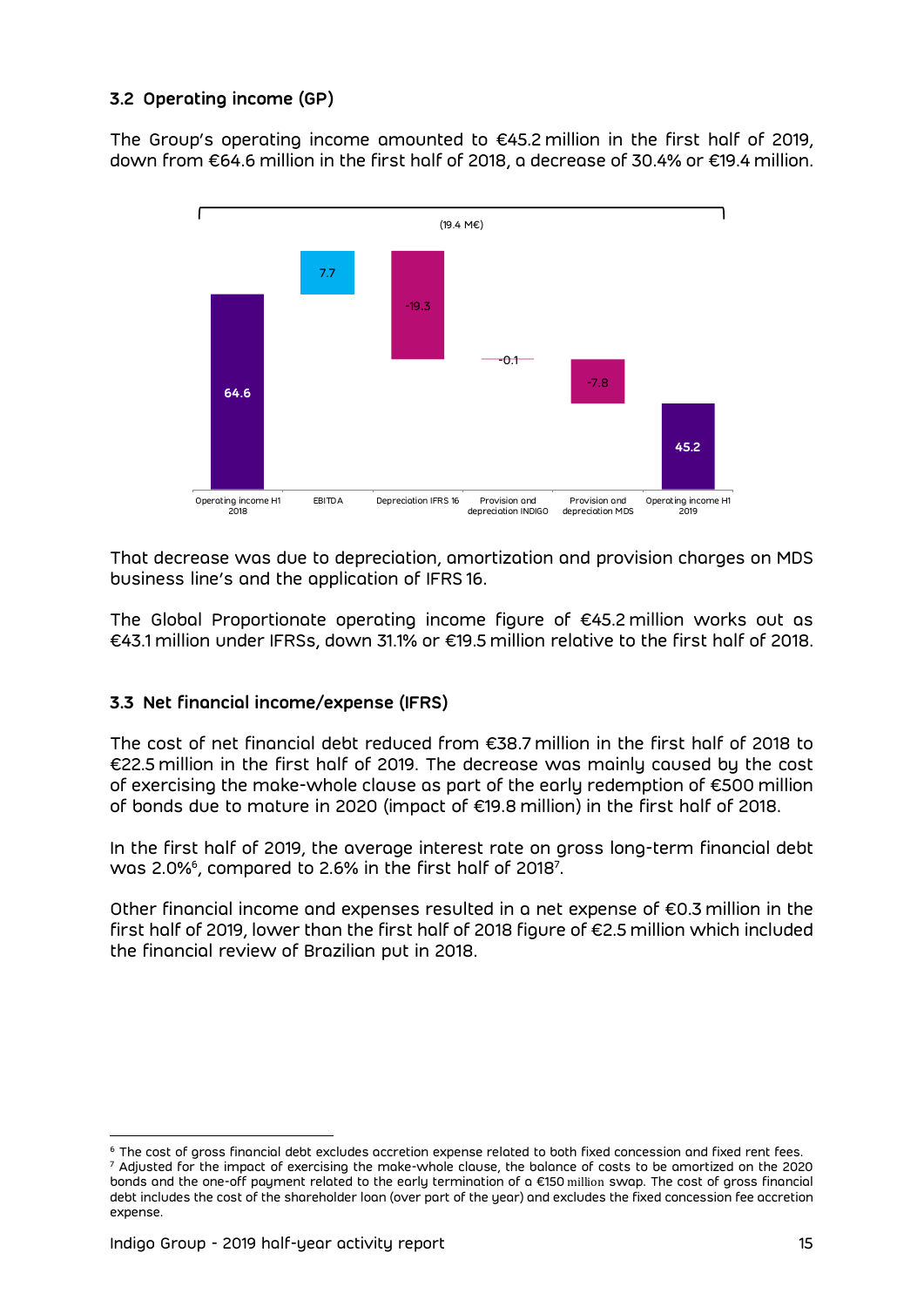# 3.4 Net income (IFRS)

Consolidated net income attributable to owners of the parent amounted to €0.2 million in the first half of 2019, up from -€2.7 million in the first half of 2018.



Net income rose €2.9 million year on year to €0.2 million, with a -€19.5 million decrease in IFRS operating income, a €18.4 million reduction in the cost of net financial debt and other financial income and expense – mainly because of the makewhole transaction in the first half of 2018 – and a €4.1 million drop in the net income tax expense.

The first half of 2019 net income tax expense was €19.7 million as opposed to €23.8 million in the first half of 2018.

The effective tax rate in the first half of 2019 was 65.0.%, as opposed to 112.3% in the first half of 2018. Adjusted for the impact of the Group selling its businesses in Czech Republic, the effective tax rate for the period was 69.4%. This includes for both period negative impacts of the non-activation of fiscal deficit in certain countries where the Group operates, especially in Brazil, and in Mobility & Digital Solutions.

Consolidated net income attributable to owners of the parent figure excludes €0.4 million of income attributable to non-controlling interests in the first half of 2019 as opposed to €0.3 million in the first half of 2018.

# 4. Investments (IFRS)

Investments, net of disposals, amounted to €160.3 million in the first half of 2019, after taking into account the impact relating to the accounting treatment of fixed fees (IFRIC 12) and fixed leases (IFRS 16), which represented respectively a net expenditure of €37.7 million and €4.7 million.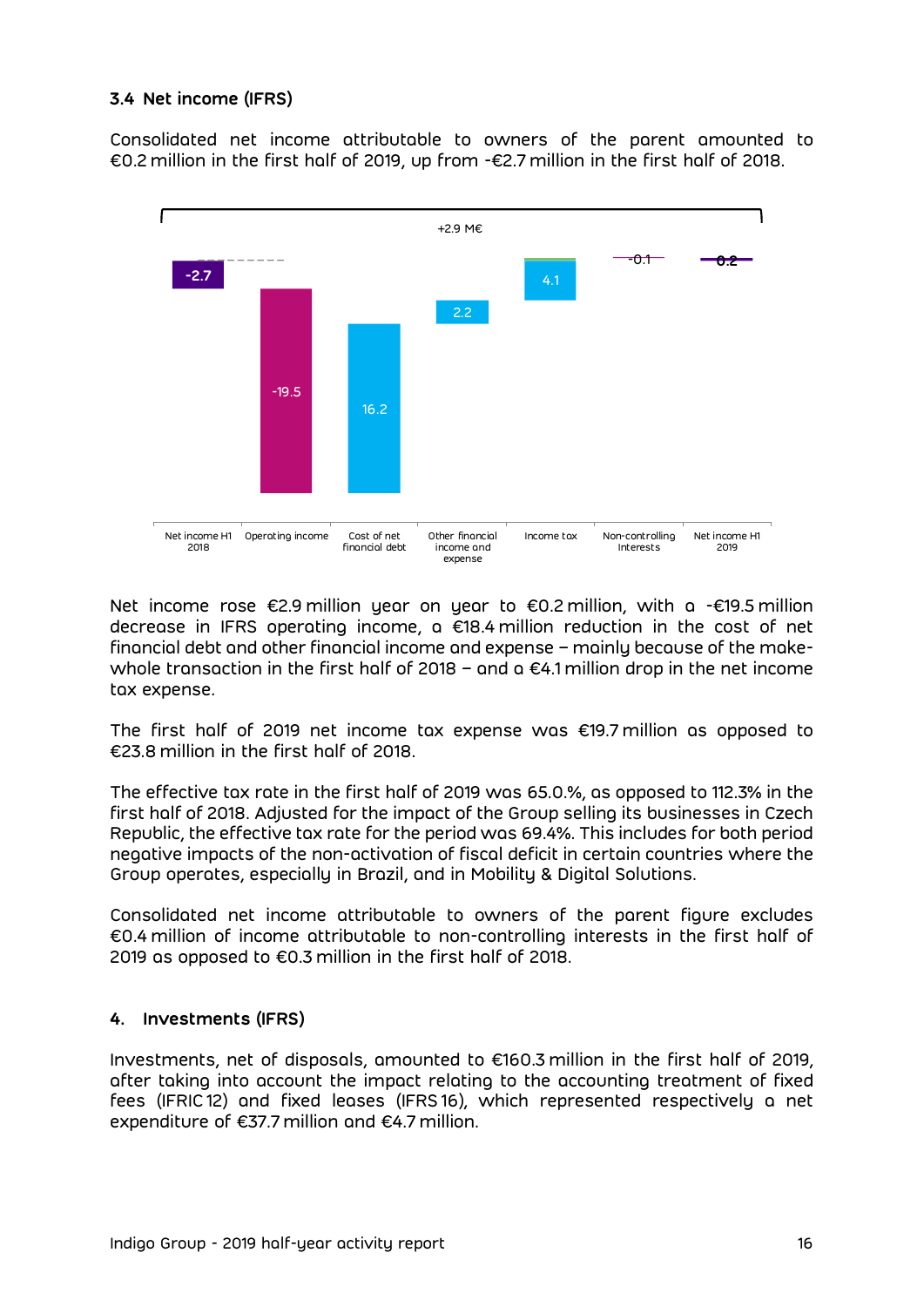| <b>TOTAL IFRS</b>                                                 |              |                   |              |                   |
|-------------------------------------------------------------------|--------------|-------------------|--------------|-------------------|
| $(\epsilon$ million)                                              | S1-2018 Paid | S1-2018 Committed | S1-2019 Paid | S1-2019 Committed |
| France                                                            | (0.1)        | (0.1)             | 37.6         | 46.5              |
| Disposal of CZ                                                    |              |                   | (3.9)        | (3.9)             |
| International                                                     |              |                   | 26.8         | 31.2              |
| <b>MDS</b>                                                        |              |                   | 0.3          | 0.3               |
| <b>Financial investments</b>                                      | (0.1)        | (0.1)             | 60.9         | 74.2              |
| France                                                            | 63.4         | 45.7              | 30.1         | 16.2              |
| International                                                     | 15.1         | 14.5              | 22.2         | 13.8              |
| <b>MDS</b>                                                        | 1.7          | 1.8               | 4.8          | 5.7               |
| Operational investments                                           | 80.2         | 62.0              | 57.1         | 35.6              |
| France                                                            | 63.4         | 45.6              | 63.8         | 58.9              |
| International                                                     | 15.1         | 14.5              | 49.1         | 44.9              |
| <b>MDS</b>                                                        | 1.7          | 1.8               | 5.1          | 6.0               |
| Net investments                                                   | 80.2         | 61.9              | 117.9        | 109.8             |
| Fixed royalties (IFRIC 12)                                        | 54.4         | 54.4              | 32.9         | 32.9              |
| IFRIC 12 Modification of contract                                 |              |                   | 4.8          | 4.8               |
| IFRIC <sub>16</sub>                                               |              |                   | 4.7          | 4.5               |
| Net investments including impact of<br>fixed royalties and leases | 134.6        | 116.3             | 160.3        | 152.0             |

The main expenditure on investments in France during the first half of 2019 related to the acquisition of Spie Autocité company, the development under the contracts of Paris Austerlitz, Bordeaux Station and La Garenne-Colombes and ongoing car park equipment upgrades.

Outside France, investment expenditures totalled €49.1 million in the first half of 2019 and included the purchase of Aparcamientos Triana (Atrisa) in Spain, the purchase of a car park in Gare du Midi in Belgium along with investments in contracts in Brazil.

Maintenance expenditure during the first half of 2019 were comparable to the first half of 2018 after heavy technical upgrading investment in previous years.

When monitoring performance, the Group now distinguishes between maintenance and growth investments.

Maintenance investments mainly include investments intended to keep assets in line with current standards and technologies. Growth investments correspond to the acquisition, construction or renewal of car parks.

In the first half of 2019 investments broke down as follows:

|                                                                                                                                                                                                               |              | n monitoring performance, the Group now distinguishes between maintenance |              |                   |  |
|---------------------------------------------------------------------------------------------------------------------------------------------------------------------------------------------------------------|--------------|---------------------------------------------------------------------------|--------------|-------------------|--|
| growth investments.                                                                                                                                                                                           |              |                                                                           |              |                   |  |
| itenance investments mainly include investments intended to keep assets in<br>with current standards and technologies. Growth investments correspond to<br>acquisition, construction or renewal of car parks. |              |                                                                           |              |                   |  |
|                                                                                                                                                                                                               |              |                                                                           |              |                   |  |
| DETAILS Operational investments - 2018 / 2019<br>$(\epsilon$ million)                                                                                                                                         | S1-2018 Paid | S1-2018 Committed                                                         | S1-2019 Paid | S1-2019 Committed |  |
| ie first half of 2019 investments broke down as follows:<br>Development investments                                                                                                                           | 53.2         | 53.2                                                                      | 26.2         | 26.2              |  |
| Car park maintenance investments                                                                                                                                                                              | 6.2          | 6.2                                                                       | 7.7          | 7.7               |  |
| Other maintenance investments                                                                                                                                                                                 | 2.3          | 2.3                                                                       | 1.7          | 1.7               |  |
| Variation of debts                                                                                                                                                                                            | 18.5         | 0.3                                                                       | 21.4         |                   |  |

# 5. Cash flows (IFRS)

#### 5.1 Consolidated cash flow statement (IFRS)

Cash flow from operations before tax and financing costs totalled €157.0 million in the first half of 2019, up 3.9%, versus €151.1 million in the first half of 2018.

Changes in the operating working capital requirement and current provisions produced a cash outflow of -€25.8 million (outflow of -€9.4 million in the first half of 2018), and the working capital surplus decreased to €142.6 million.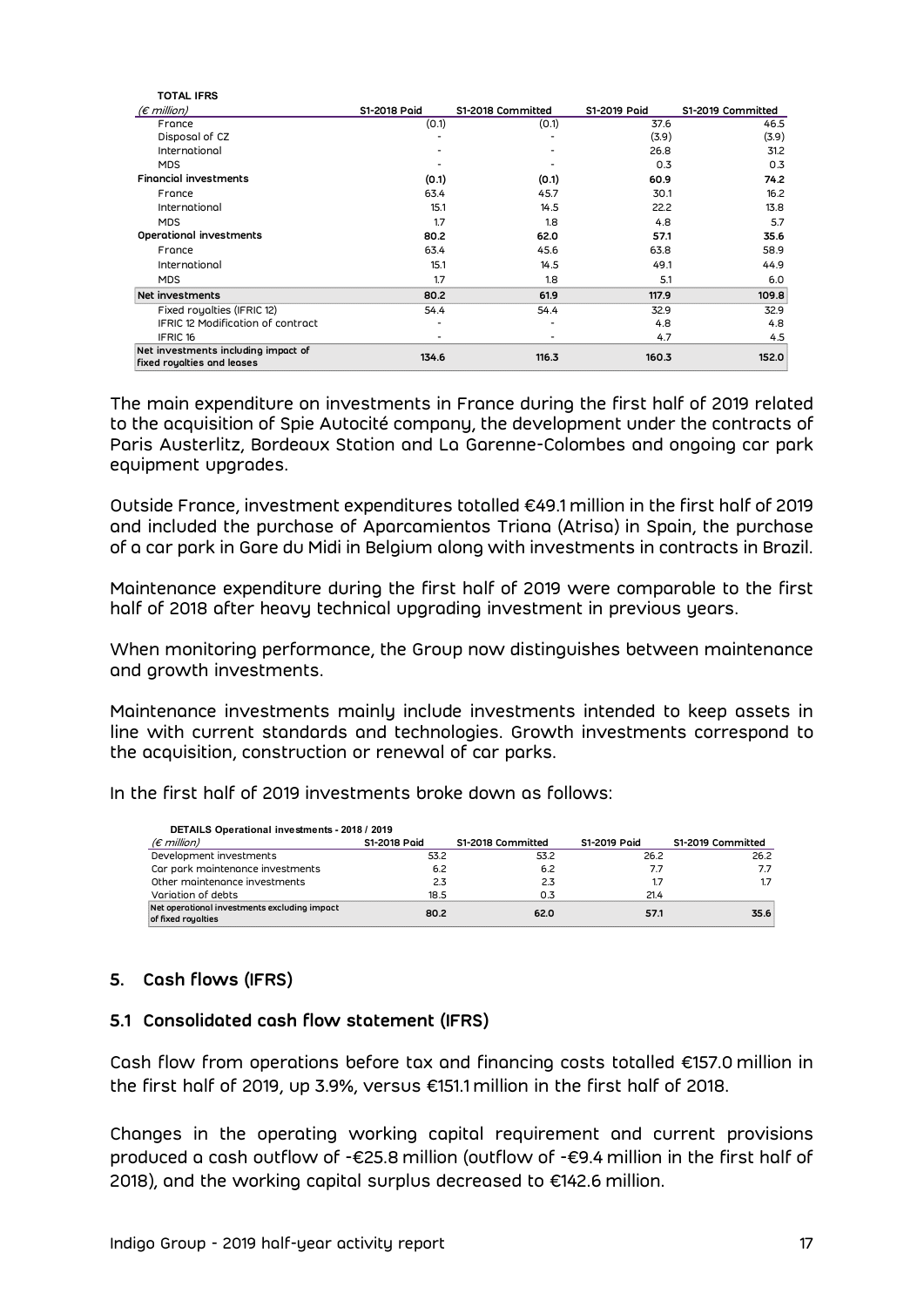Net financial interest payments amounted to €31.0 million in the first half of 2018, slightly higher than the year-earlier figure (€27.9 million), while tax paid amounted to €31.2 million, higher than the €17.2 million paid in the first half of 2018.

Dividends received from equity-accounted companies totalled €1.9 million, with half coming from 50%-owned subsidiary LAZ Parking and the remaining part from 50% owned subsidiaries in Switzerland and Canada.

Cash flow from operating activities totalled €71.8 million in the first half of 2019 versus €98.9 million in the first half of 2018.

Operating investments (net of disposals) and net financial investments led to a net cash outflow of €166.1 million (€9.4 million more than in the first half of 2018). Cash flow from financing activities produced an outflow of -€23.5 million as opposed to an inflow of €28.8 million in the first half of 2018. It included cash inflows from a new €100 million tap of the April 2028 bond issued in June 2019, the net proceeds from which amounted to €103.9 million. It also included distribution to shareholders amounting to €93.1 million.

Taking into account all of these cash flows, the Group's cash position decreased by €116.7 million in the first half of 2019 as opposed to a decreased of €28.6 million in the first half of 2018.

# 5.2 Free cash-flow (IFRS)

For performance monitoring purposes, the Group uses free cash flow as a measure of cash flow from recurring operating activities. It equals EBITDA less disbursements related to fixed fees and fixed leases as part of concession contracts and lease contracts, changes in the working capital requirement and changes in payables and receivables on non-current assets, maintenance expenditure and other operating items that have a cash impact but that are not included in EBITDA. d fees and fixed leases as part of concession contracts and lease<br>ges in the working capital requirement and changes in payables and<br>non-current assets, maintenance expenditure and other operating<br>e a cash impact but that

In the first half of 2019, free cash flow amounted to €77.9 million as opposed to €107.1 million in the year-earlier period. The reconciliation between that figure and the consolidated cash flow statement analysed above is as follows:

| n non-current assets, maintenance expenditure and other operating<br>e a cash impact but that are not included in EBITDA.                                                                            |              |            | nges in the working capital requirement and changes in payables and |
|------------------------------------------------------------------------------------------------------------------------------------------------------------------------------------------------------|--------------|------------|---------------------------------------------------------------------|
| ılf of 2019, free cash flow amounted to €77.9 million as opposed to<br>n the year-earlier period. The reconciliation between that figure and<br>ed cash flow statement analysed above is as follows: |              |            |                                                                     |
|                                                                                                                                                                                                      |              |            |                                                                     |
|                                                                                                                                                                                                      | Curent forex |            |                                                                     |
| $(\epsilon$ million)                                                                                                                                                                                 | 30/06/2018   | 30/06/2019 |                                                                     |
|                                                                                                                                                                                                      | 152.2        | 155.6      |                                                                     |
|                                                                                                                                                                                                      | (1.1)        | 1.4        |                                                                     |
| <b>EBITDA</b><br>Cash element from operating activities without impact on EBITDA<br>Cash-Flow from operating activities (before tax and financing cost                                               | 151.1        | 157.0      |                                                                     |
| Change in WCR and current provision                                                                                                                                                                  | (9.4)        | (25.0)     |                                                                     |
|                                                                                                                                                                                                      | (28.3)       | (30.3)     |                                                                     |
| <b>Fixed fees</b><br><b>Fixed leases</b>                                                                                                                                                             |              | (16.2)     |                                                                     |
| Car park maintenance investments (undertaken)                                                                                                                                                        | (6.2)        | (7.7)      |                                                                     |

The cash conversion ratio (free cash flow as a proportion of EBITDA) fell to 50.1% in the first half of 2019 (and 66.3% excluding the incorporation of Spie Autocité and IFRS 16) as opposed to 70.4% in the first half of 2018.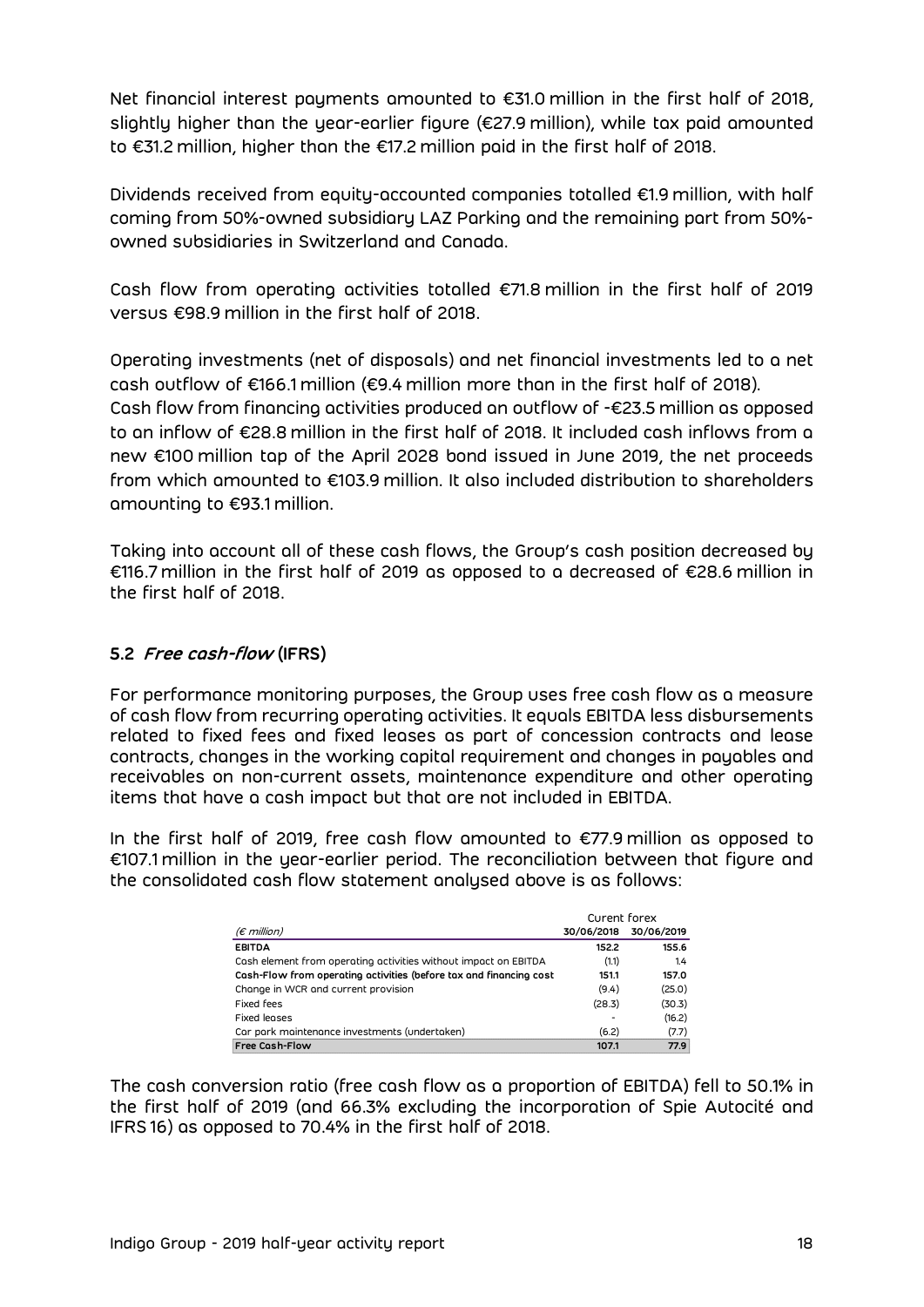# 6. Balance sheet and net financial debt (IFRS)

Consolidated non-current assets were €3,083.8 million at 30 June 2019 as opposed to €2,777.0 million at 30 June 2018. They included concession intangible assets of €1,130.2 million, including €396.6 million in respect of the adjustment of fixed fees and €182.6 million in respect of the adjustment of fixed leases on the consolidated balance sheet, along with total goodwill of €824.0 million versus €790.8 million at 30 June 2018.

Consolidated equity was €559.3 million at 30 June 2019, including €547.2 million attributable to owners of the parent, versus €539.6 million at 30 June 2018. The share capital consisted of 160,044,282 shares at 30 June 2019, the same number 30 June 2018. quity was €559.3 million at 30 June 2019, including €547.2 million<br>
owners of the parent, versus €539.6 million at 30 June 2018. The<br>
onsisted of 160,044,282 shares at 30 June 2019, the same number 30<br>
et financial debt w quity was €559.3 million at 30 June 2019, including €547.2 million<br>
owners of the parent, versus €539.6 million at 30 June 2018. The<br>
onsisted of 160,044,282 shares at 30 June 2019, the same number 30<br>
et financial debt quity was  $\epsilon$ 559.3 million at 30 June 2019, including  $\epsilon$ 547.2 million<br>
owners of the parent, versus  $\epsilon$ 539.6 million at 30 June 2018. The<br>
onsisted of 160,044,282 shares at 30 June 2019, the same number 30<br>
et financi

Consolidated net financial debt was €2,104.4 million at 30 June 2019 (€1,819.4 million at 30 June 2018), breaking down as follows:

| owners of the parent, versus $\epsilon$ 539.6 million at 30 June 2018. The<br>onsisted of 160,044,282 shares at 30 June 2019, the same number 30: |            |            |  |
|---------------------------------------------------------------------------------------------------------------------------------------------------|------------|------------|--|
| et financial debt was €2,104.4 million at 30 June 2019 (€1,819.4 million<br>8), breaking down as follows:                                         |            |            |  |
| (in $\epsilon$ million)                                                                                                                           | 30/06/2018 | 30/06/2019 |  |
| <b>Bonds</b>                                                                                                                                      | 1,565.3    | 1,672.7    |  |
| Revolving credit Facility                                                                                                                         | $-0.6$     | $-0.4$     |  |
| Other external debts                                                                                                                              | 35.0       | 39.8       |  |
| Shareholder's loan                                                                                                                                | 0.0        | 0.0        |  |
| Accrued interests                                                                                                                                 | 12.0       | 12.0       |  |
| Total long-term financial debt excluding fixed fees and                                                                                           |            |            |  |
| liabilities related to rights of use                                                                                                              | 1,611.8    | 1,724.1    |  |
| Financial debt related to fixed royalties                                                                                                         | 353.4      | 413.7      |  |
| Financial debt related to fixes leases                                                                                                            |            | 182.6      |  |
| Total long-term financial debt                                                                                                                    | 1,965.1    | 2,320.3    |  |
| Net cash (incl. overdraft)                                                                                                                        | $-145.4$   | $-212.8$   |  |
| Hedging instruments FV                                                                                                                            | $-0.4$     | $-3.1$     |  |
|                                                                                                                                                   |            |            |  |

Group liquidity amounted to €512.8 million at 30 June 2019 (€629.0 million at 31 December 2018). It consisted of €212.8 million of managed net cash and a confirmed bank credit facility of €300 million that was unused at 30 June 2019. This revolving credit facility is due to expire in October 2023.

Based on consolidated equity attributable to owners of the parent amounting to €547.2 million at 30 June 2019 (€636.6 million at 31 December 2018), gearing (net debt/equity) was 2.76x at 30 June 2019 as opposed to 2.57x at 31 December 2018. The IFRS leverage ratio (net debt/EBITDA ratio) was 7.04x at end-June 2019 versus 5.53x at 31 December 2018. The global proportionate leverage ratio was 6.99x at end-June 2019 versus 5.32x at 31 December 2018.

Leverage ratios need to be restated to take into account the full year impact of major acquisitions such as Spie Autocité In June 2019 and Las Palmas car park (restatement of +€17.1 million), the EBITDA impact of entities disposed off in the United Kingdom, Germany, Czech Republic and Slovakia (restatement of -€7.4 million) and the absence of EBITDA impact related to IFRS16 in the second half of 2018 (restatement of +€16.2 million).

The restated leverage ratios are respectively of 6.48x in IFRS and 6.44x in Global Proportionate at 30 June 2019.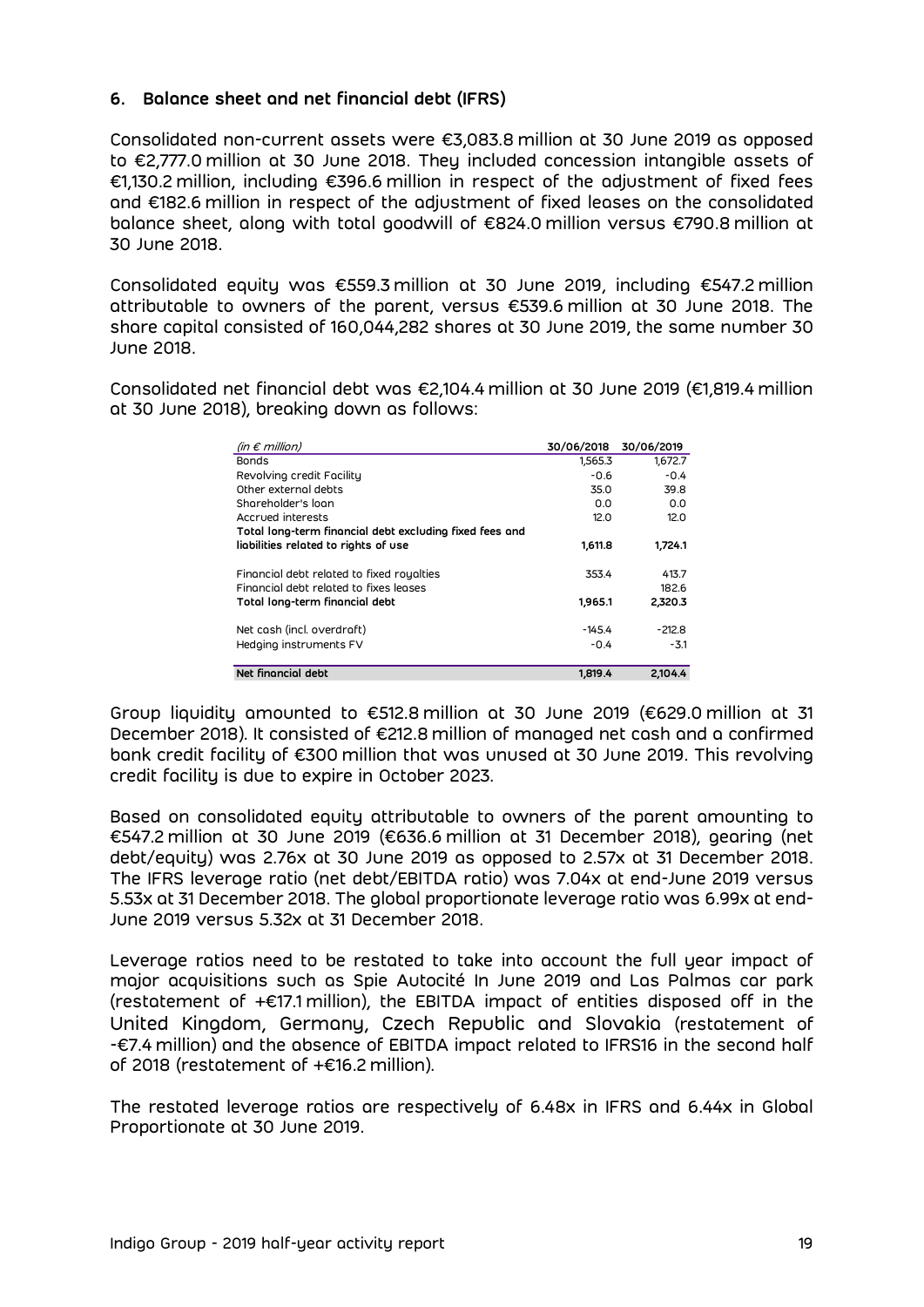## 7. Main transactions with related parties

The nature of the main transactions with related parties are described in Note 10.1 to the consolidated financial statements for the six months ended 30 June 2019.

## 8. Risk factors

The main risk factors to which the Indigo Group might be exposed are set out in the "Risk Factors" section on pages 1-20 of the prospectus filed with the AMF in April 2018, and in Note 9.16 "Financial risk management" to the consolidated financial statements for the six months ended 30 June 2019.

## 9. Reconciliation GP - IFRS data

Revenue, EBITDA and operating income figures presented above are global proportionate figures. Global proportionate figures are IFRS consolidated figures presented in the Group's consolidated financial statements adjusted for the Group's share of joint ventures (mainly in the USA, Colombia, Panama and Smovengo) as if they were consolidated proportionately and not under the equity method applied in accordance with IFRSs when preparing the consolidated financial statements. erating income rigures presented doove are global<br>olal proportionate figures are IFRS consolidated figures<br>inly in the USA, Colombia, Panama and Smovengo) as if<br>pportionately and not under the equity method applied in<br>en p S. Global proportionate figures are IFRS consolidated figures<br>
up's consolidated financial statements adjusted for the Group's<br>
es (mainly in the USA, Colombia, Panama and Smovengo) as if<br>
red proportionately and not under

| global proportionate figures are shown below: |                                             |                                     |                             | resented in the Group's consolidated financial statements adjusted for the Group's<br>hare of joint ventures (mainly in the USA, Colombia, Panama and Smovengo) as if<br>ney were consolidated proportionately and not under the equity method applied in<br>ccordance with IFRSs when preparing the consolidated financial statements.<br>he IFRS consolidated revenue and EBITDA figures and joint venture items included |                   |                                    |                             |
|-----------------------------------------------|---------------------------------------------|-------------------------------------|-----------------------------|-----------------------------------------------------------------------------------------------------------------------------------------------------------------------------------------------------------------------------------------------------------------------------------------------------------------------------------------------------------------------------------------------------------------------------|-------------------|------------------------------------|-----------------------------|
| $(\epsilon$ million)                          | Actual<br>H1 2018                           | <b>REVENUE</b><br>Actual<br>H1 2019 | Var<br>H1 2019 -<br>H1 2018 | $(E$ million)                                                                                                                                                                                                                                                                                                                                                                                                               | Actual<br>H1 2018 | <b>EBITDA</b><br>Actual<br>H1 2019 | Var<br>H1 2019 -<br>H1 2018 |
| France                                        | 217.6                                       | 210.0                               | $-3.5%$                     | France                                                                                                                                                                                                                                                                                                                                                                                                                      | 121.2             | 119.4                              | $-1.5%$                     |
| Europe                                        | 28.6                                        | 29.1                                | $+1.5%$                     | Europe                                                                                                                                                                                                                                                                                                                                                                                                                      | 11.8              | 15.1                               | $+27.4%$                    |
| <b>NAUK</b>                                   | 62.0                                        | 39.6                                | $-36.1%$                    | <b>NAUK</b>                                                                                                                                                                                                                                                                                                                                                                                                                 | 8.2               | 7.9                                | $-4.3%$                     |
| <b>IBSA</b>                                   | 54.0                                        | 49.3                                | $-8.7%$                     | <b>IBSA</b>                                                                                                                                                                                                                                                                                                                                                                                                                 | 14.7              | 19.3                               | $+31.3%$                    |
| <b>MDS</b>                                    | 1.4                                         | 1.6                                 | $+13.6%$                    | <b>MDS</b>                                                                                                                                                                                                                                                                                                                                                                                                                  | $-3.8$            | $-6.1$                             | $+59.1%$                    |
| <b>REVENUE IFRS</b>                           | 363.6                                       | 329.6                               | $-9.4%$                     | <b>EBITDA IFRS</b>                                                                                                                                                                                                                                                                                                                                                                                                          | 152.2             | 155.6                              | $+2.2%$                     |
| - USA                                         | 91.3                                        | 113.7                               | $+24.4%$                    | - USA                                                                                                                                                                                                                                                                                                                                                                                                                       | 5.0               | 8.4                                | +69.5%                      |
| - Colombia - Panama                           | 4.6                                         | 4.5                                 | $-2.4%$                     | - Colombia - Panama                                                                                                                                                                                                                                                                                                                                                                                                         | 0.3               | 0.5                                | +40.2%                      |
| - Smovengo                                    | 4.2                                         | 7.6                                 | $+81.5%$                    | - Smovengo                                                                                                                                                                                                                                                                                                                                                                                                                  | $-2.4$            | $-1.6$                             | $-32.3%$                    |
| - Other                                       | 3.7                                         | 3.6                                 | $-2.3%$                     | - Other                                                                                                                                                                                                                                                                                                                                                                                                                     | 1.6               | 1.5                                | $-3.0%$                     |
| REVENUE of the JV                             | 103.8                                       | 129.4                               | $+24.6%$                    | EBITDA of the JV                                                                                                                                                                                                                                                                                                                                                                                                            | 4.5               | 8.8                                | +96.3%                      |
| France                                        | 217.6                                       | 210.0                               | $-3.5%$                     | France                                                                                                                                                                                                                                                                                                                                                                                                                      | 121.2             | 119.4                              | $-1.5%$                     |
| Europe                                        | 30.6                                        | 30.9                                | $+0.9%$                     | Europe                                                                                                                                                                                                                                                                                                                                                                                                                      | 13.2              | 16.3                               | +23.3%                      |
| <b>NAUK</b>                                   | 155.0                                       | 155.0                               | $+0.0%$                     | <b>NAUK</b>                                                                                                                                                                                                                                                                                                                                                                                                                 | 13.5              | 16.7                               | $+23.2%$                    |
| <b>IBSA</b>                                   | 58.6                                        | 53.8                                | $-8.2%$                     | <b>IBSA</b>                                                                                                                                                                                                                                                                                                                                                                                                                 | 14.9              | 19.8                               | $+32.4%$                    |
| <b>MDS</b>                                    | 5.6                                         | 9.2                                 | $+64.5%$                    | <b>MDS</b>                                                                                                                                                                                                                                                                                                                                                                                                                  | $-6.2$            | $-7.7$                             | $+24.1%$                    |
|                                               | <b>REVENUE Global Proportional</b><br>467.5 | 459.0                               | $-1.8%$                     | <b>EBITDA Global Proportionate</b>                                                                                                                                                                                                                                                                                                                                                                                          | 156.6             | 164.4                              | $+4.9%$                     |

# 10. Outlook

At constant scope, the Group is expecting continued growth in revenue for full-year 2019 across its two business lines:

- 1) Car parks, on-street parking and adjacent services, with the ambition of offering cities a comprehensive solution,
- 2) Mobility and Digital Solutions (MDS), with the aim of offering digital parking solutions (OPnGO), providing shared and individual mobility solutions (bicycles, scooters, motorbikes and cars) using a shared platform and shared batteries (INDIGO® weel) as well as offering shared mobility solutions to cities (Smovengo)